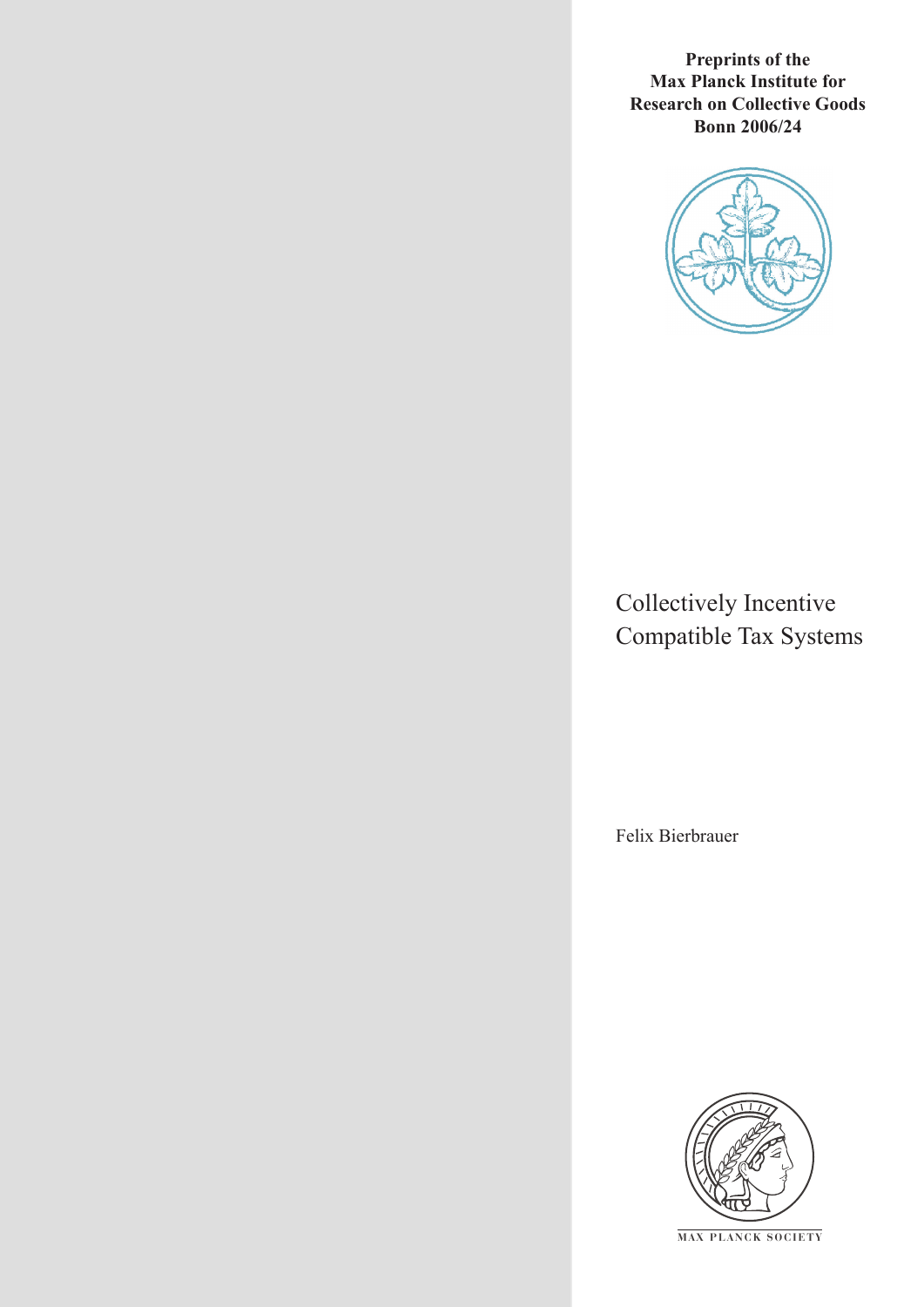

# **Collectively Incentive Compatible Tax Systems**

Felix Bierbrauer

September 2006

Max Planck Institute for Research on Collective Goods, Kurt-Schumacher-Str. 10, D-53113 Bonn http://www.coll.mpg.de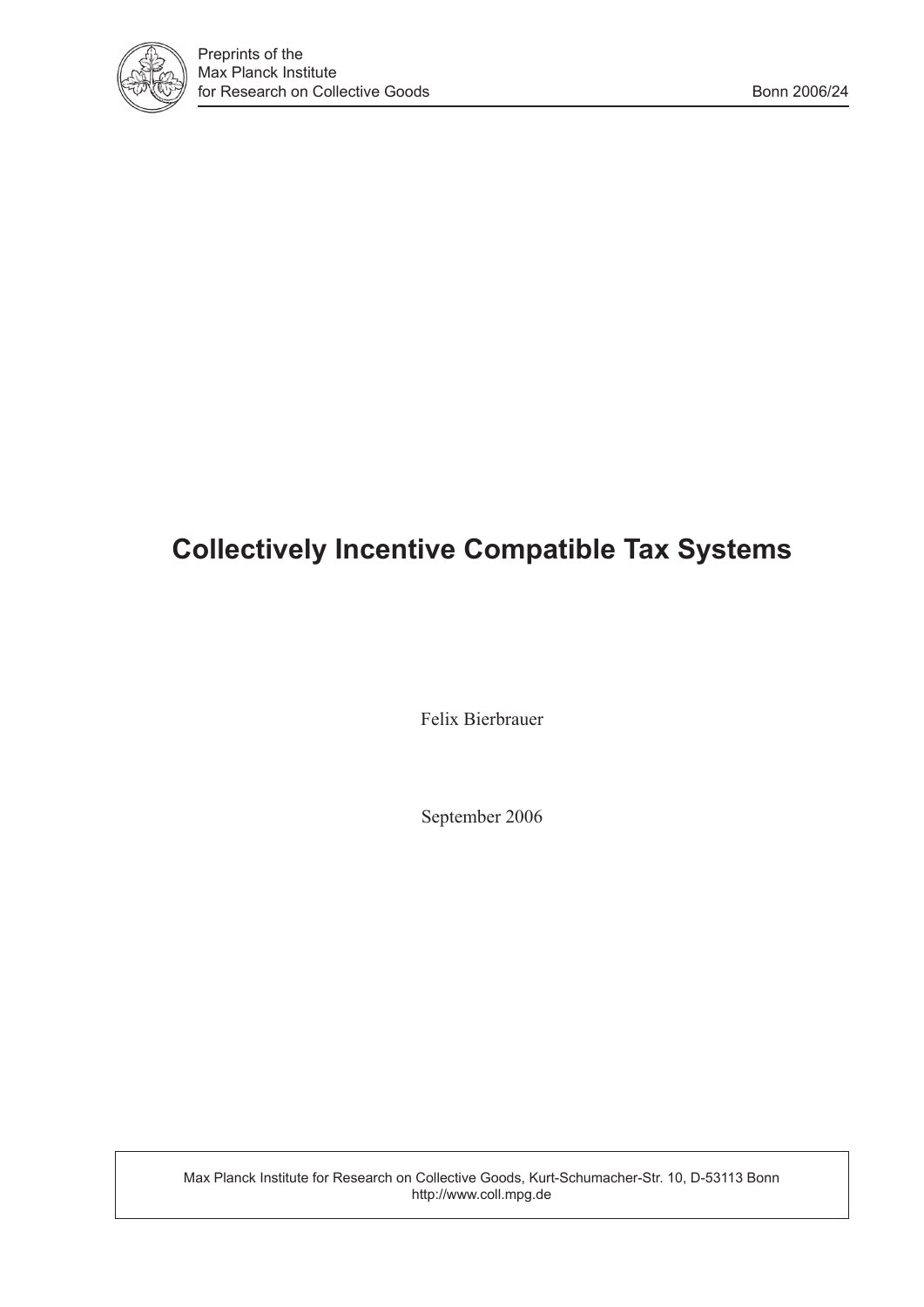## Collectively Incentive Compatible Tax Systems

Felix Bierbrauer<sup>∗</sup>

MPI Collective Goods, Bonn, Germany

This version: September 27, 2006

#### Abstract

This paper assumes that individuals possess private information both about their abilities and about their valuation of a public good. Individuals can undertake collective actions on order to manipulate the tax system and the decision on public good provision. Consequently, an implementable scheme of taxation has to be collectively incentive compatible. If preferences are additively separable, then an implementable tax systems has the following properties: (i) tax payments do not depend on public goods preferences and (ii) there is no scope for a collective manipulation of public goods preferences. For a quasilinear economy, the optimal tax system is explicitly characterized.

Keywords: Optimal Taxation, Public Good Provision, Revelation of Preferences, Information Aggregation.

JEL: D71, D82, H21, H41

<sup>∗</sup> I am grateful for ongoing discussions with and encouragement by Martin Hellwig. Thomas Gaube and Christoph Engel provided valuable comments. I thank seminar participants at the university of Bonn. I also thank the Massachusetts Institute of Technology for its hospitality.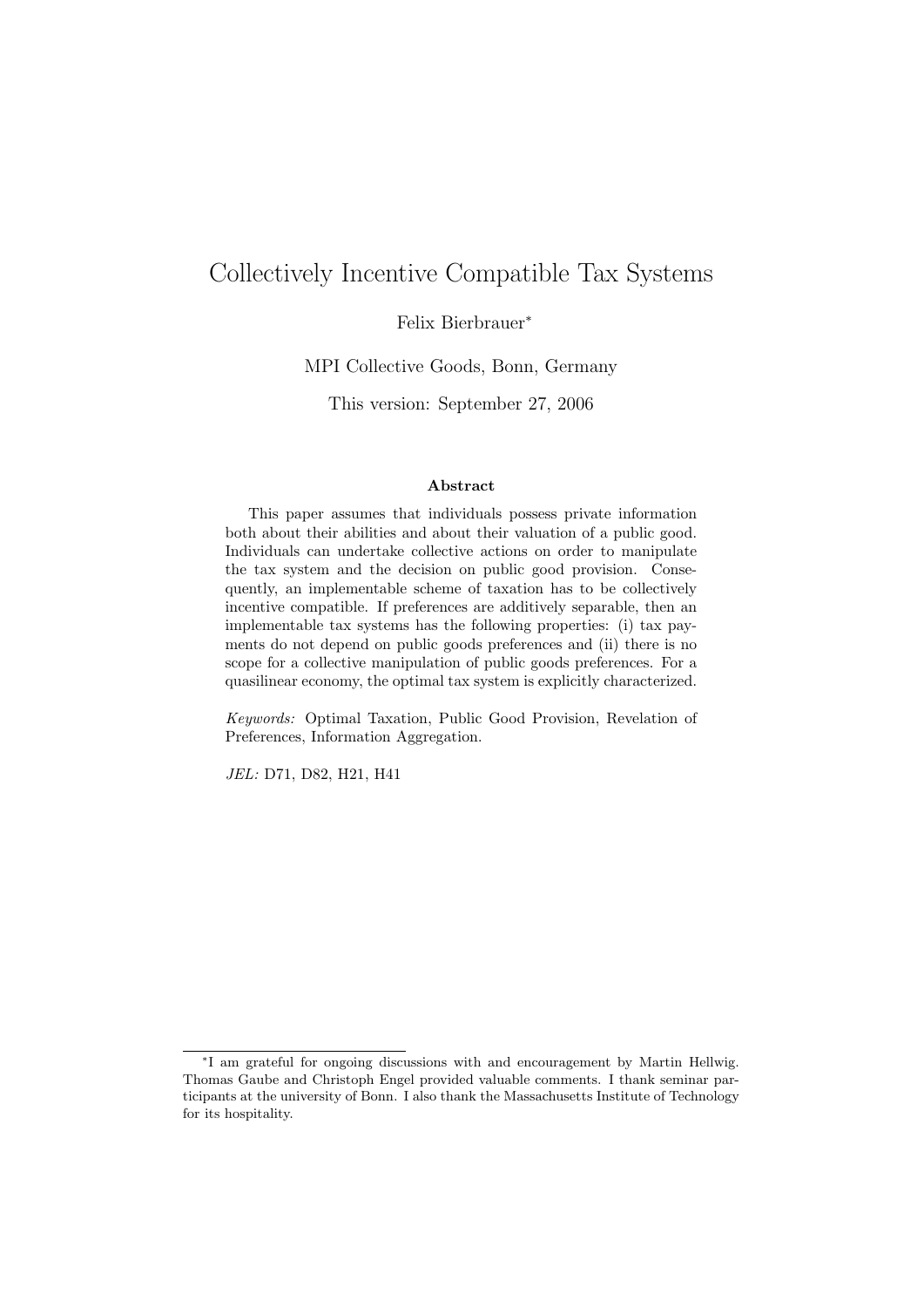#### 1 Introduction

This paper introduces the concept of a collectively incentive compatible tax system as a tool that makes it possible to study two incentive problems simultaneously. The first incentive problem stems from the fact that individuals have private information on their earning ability. This restricts the set of admissible tax systems in a way analyzed in the theory of optimal income taxation, in the tradition of Mirrlees (1971). The second incentive problem arises because individuals have private information on their valuation of a public good. This yields the classical free-rider problem in public good provision and restricts the set of admissible provision rules for public goods.

The joint treatment of these two incentive problems fills a gap in the theory of public economics. This gap exists because the normative theory of public good provision has two separate branches. On the hand, there is the theory of optimal taxation. This theory assumes that there is a large economy and that the tax setting institution can be assumed to know the distribution of characteristics in the economy. It solves for an optimal scheme of taxation and public good provision under a public sector budget constraint. The optimal quantity of a public good is determined according to a modified version of the Samuelson rule, after Samuelson (1954), which takes the use of distortionary tax instruments to finance public good provision into account.<sup>1</sup>

In this approach there is no problem of information aggregation. The economy is large. This justifies the assumption, that the distribution of characteristics is taken to be commonly known. Consequently, there is no need to elicit individual valuations of public goods.

The second branch of the literature on public goods provision is driven by this latter problem. I refer to it as the *mechanism design* approach.<sup>2</sup> In the simplest setting, a benevolent mechanism designer has to choose a provision rule for a public good and a payment scheme. An optimal decision on public good provision requires that information on the distribution of preferences is made available, i.e there is a problem information aggregation.

Such an analysis is typically undertaken for an economy consisting of finitely many individuals. Under an optimal provision rule, each single individual can affect the decision on public good provision and hence the enjoyment of the public good by all other individuals. Public good provision thus becomes

<sup>&</sup>lt;sup>1</sup>Examples of this approach include Atkinson and Stern (1974), Wilson (1991), Boadway and Keen (1993), Nava et al. (1996), Sandmo (1998), Hellwig (2005, 2004) and Gaube (2000, 2005).

<sup>&</sup>lt;sup>2</sup>This literature originates from the study of Vickrey-Clarke-Groves Mechanisms, see Clarke (1971) and Groves (1973). A survey can be found in Laffont (1987) or the textbook of Mas-Colell et al. (1995). Recent contributions to this line of research are Hellwig (2003) and Norman (2004).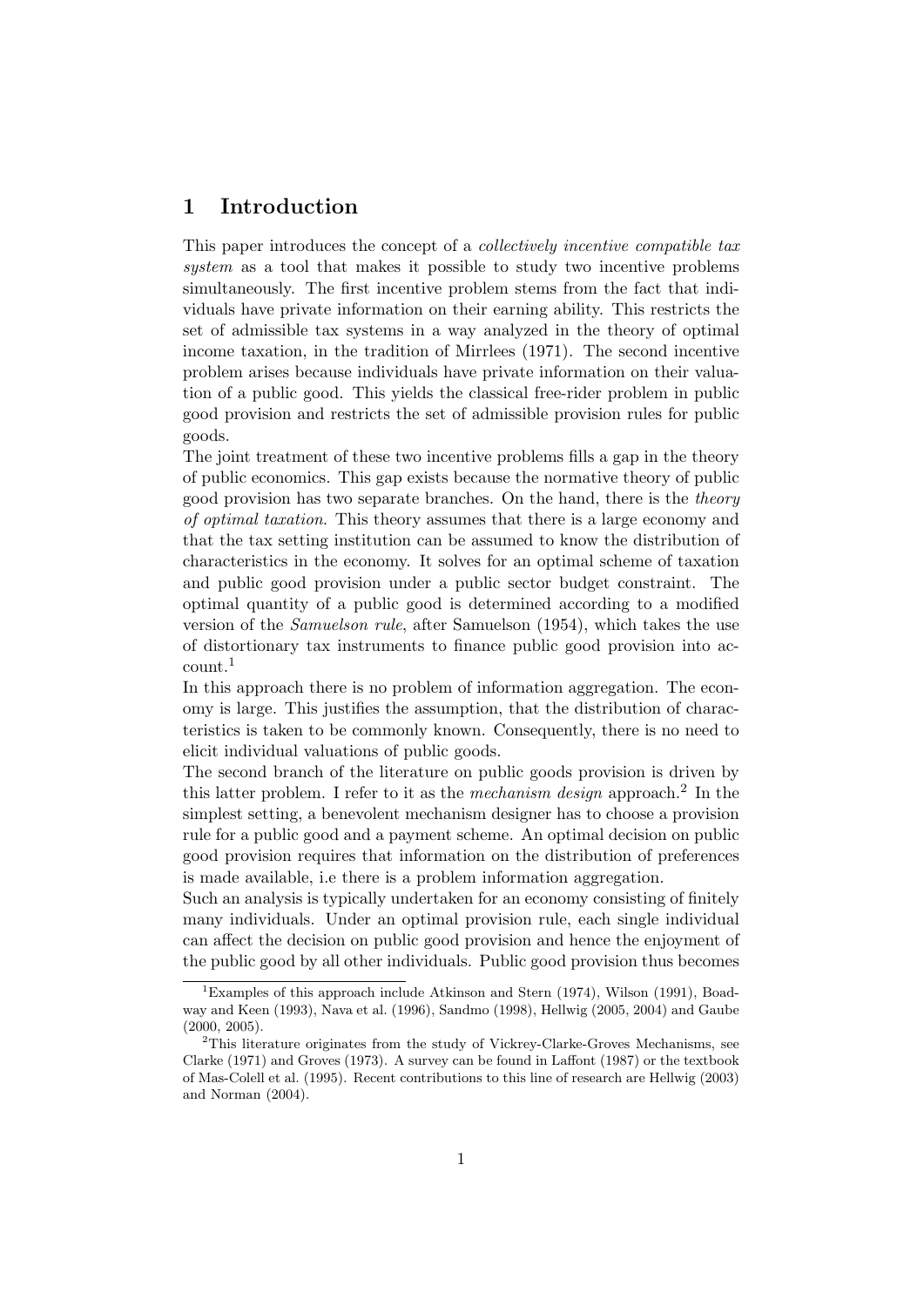a rather complex strategic game driven by multilateral externalities.

To summarize this brief overview, the idea that a reasonable criterion for public good provision requires to collect information on individual valuations of the public good and that this causes an incentive problem, has been addressed in finite economies but not in large economies and not in conjunction with the tax instruments which are used to finance public expenditures. The present paper provides a framework that addresses these issues.

At a conceptual level, this raises the question of an appropriate solution concept. The main issue is whether information aggregation is really an incentive problem in a large economy. To see this, suppose there are infinitely many individuals, each with private information on the own valuation of the public good. Moreover, assume that the institution that decides on public good provision uses a revelation game to learn about the distribution of preferences. As the economy is large, no single individual has a direct impact on the distribution of preferences. Hence, no individual has a reason to hide his valuation of the public good, implying that information aggregation does not involve an incentive problem.

The present paper, however, takes a different view. It is assumed that individuals can form coalitions in order to manipulate the decision on public good provision. Consequently, information on the distribution of public goods preferences can be acquired only if there is no large group of individuals who gain from a collective manipulation of announced public goods preferences. Allocations which do not provoke such strategic manipulations by groups of agents are henceforth called collectively incentive compatible.

The formal model is based on the environment analyzed in the theory of optimal income taxation, following Mirrlees (1971). The new assumptions introduced in this paper are first, that individuals do not only have private information about their ability level but also about their valuation of a public good and second, that there is aggregate uncertainty because the joint cross-section distribution of earning abilities and public goods preferences is not commonly known.

The characterization of the set of implementable allocation is treated as a problem of mechanism design in a large economy.<sup>3</sup> An allocation consists of an income tax schedule and a provision rule for public goods. To be implementable it has to fulfill three requirements. First, it has to be *budgetary* feasible. Second, it has to be individually incentive compatible (I-IC): From a single individual's perspective there is no reason to hide the own characteristics – taking the announcements of all other individuals in the revelation game as given. Finally, it has to be *collectively incentive compatible*  $(C\text{-}IC)$ :

<sup>3</sup>This approach has been introduced by Hammond (1979) and Guesnerie (1995). See Hellwig (2004) for a recent contribution.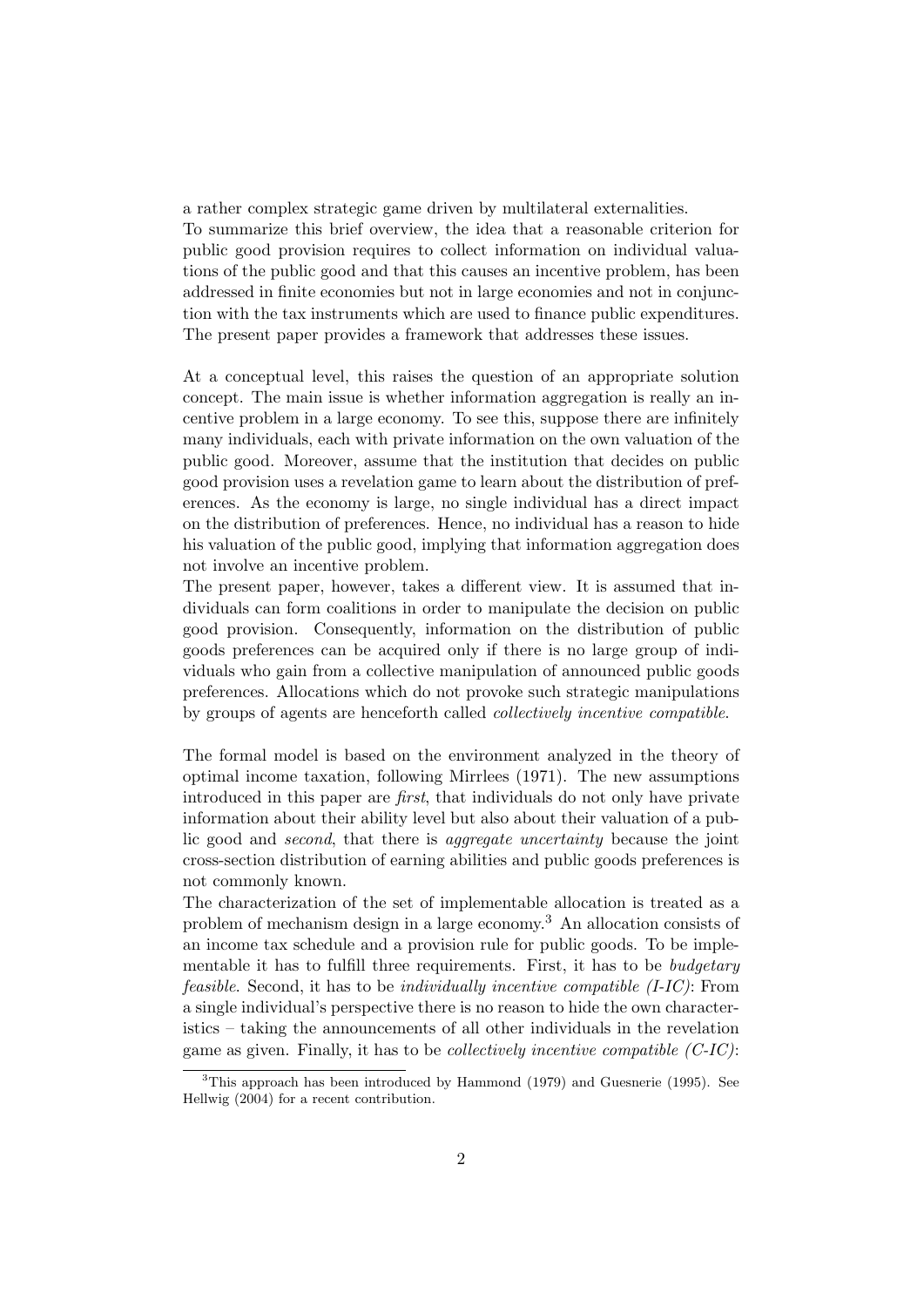No coalition of individuals has an incentive to manipulate the profile of announcements in order to affect the decision on public good provision, taking the announcements of individuals outside the coalition as given.

The main result of the paper provides a characterization of individually and collectively incentive compatible tax systems under the assumption that individuals' utility functions are additively separable between private and public goods. First, the tax system can not use differences in public goods preferences as a screening device. Put differently, individual tax payments are only a function of ability levels and do not depend on an individual's taste for public goods. Second, the individual and the collective dimension of the incentive problem are also separable in the following sense. C-IC holds if no coalition of individuals gains from a manipulation of public goods preferences, taking as given that these individuals reveal their earning ability. Put differently, there is no need to worry about coalitions that manipulate the announced profile of earning ability. A revelation of individual ability levels is in turn ensured by the requirement of I-IC, taking as given that that there is no collective manipulation of public goods preferences.

This observation proves convenient for a more explicit characterization of implementable allocations in more specific environments.<sup>4</sup> To illustrate this, one such application is studied in more detail, namely an economy in which individuals have quasilinear preferences over the quantity of a public good and their individual payment obligation.<sup>5</sup>

The remainder of the paper is organized as follows. Section 2 contains the formal description of the economy. In addition, the example of a quasilinear economy is used to demonstrate that an optimal scheme of income taxation and public good provision is in general vulnerable to the formation of manipulating coalitions. In section 3 the solution concept of a collectively incentive compatible tax system is introduced. This section also contains a discussion of the related literature on mechanism design problems under coalition formation. Section 4 derives the result that, with separable preferences, a separation of individual and collective incentive problems is possible. In Section 5 this observation is used to characterize the optimal I-IC and C-IC allocation in the quasilinear economy. The last section contains concluding remarks. All proofs are in the appendix.

<sup>&</sup>lt;sup>4</sup>See the applications in Bierbrauer  $(2006)$  and Bierbrauer  $(2005)$ .

<sup>5</sup>For this environment, Bierbrauer and Sahm (2006) characterize the optimal provision rule for a public goods under the premise that information on the distribution of preferences is made available by a voting procedure.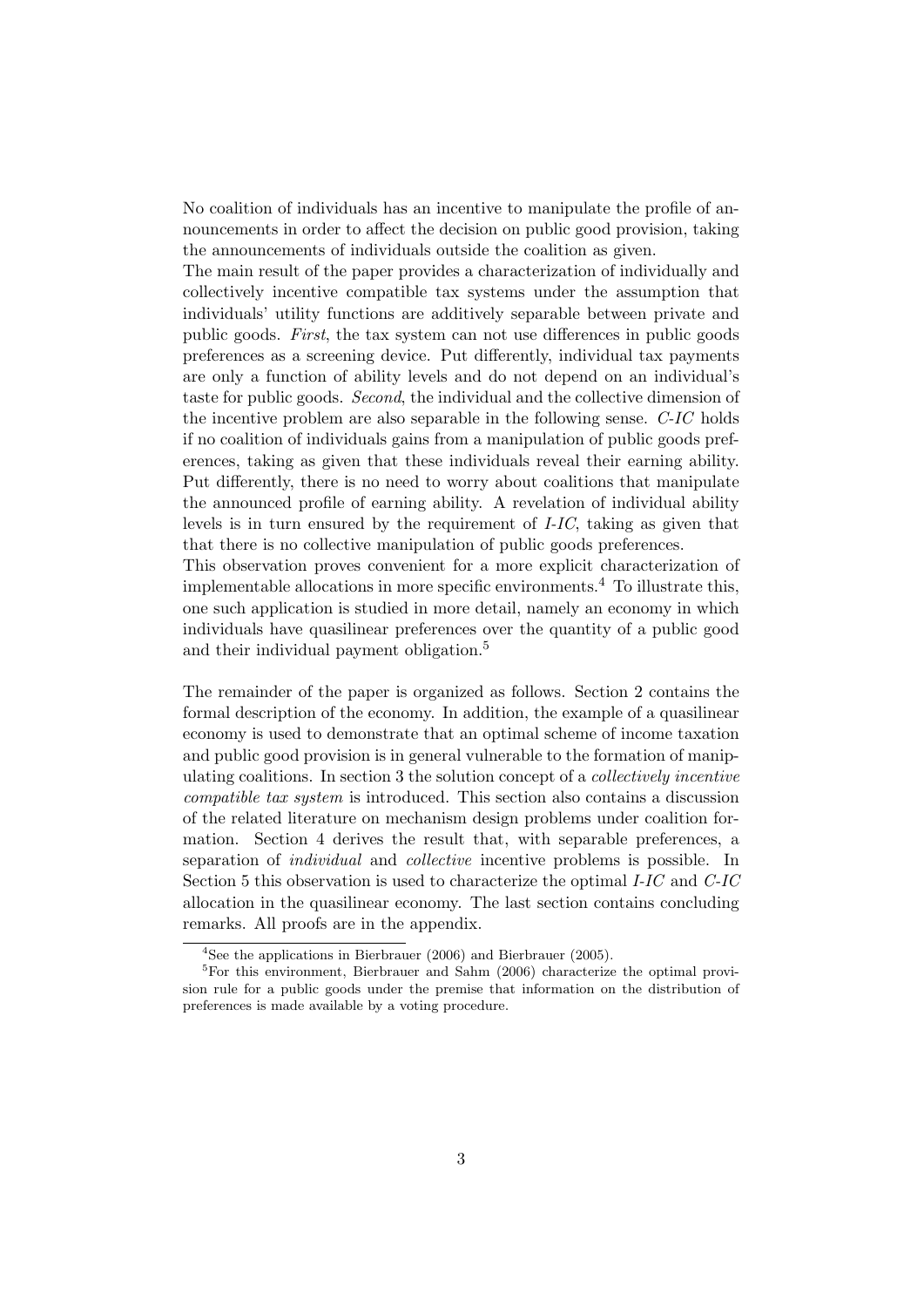#### 2 The Environment

There is a large set of individuals identified with the unit interval  $I = [0, 1]$ and equipped with measure  $\mu$ . An individual  $i \in I$  has a utility function U defined over the quantity  $Q \in \mathbb{R}_+$  of a non-excludable public good, and bundles of private goods  $A \in \mathbb{R}^l$ . In addition, utility depends on individual characteristics. I distinguish a taste parameter  $\theta_i \in \Theta$ ,  $\Theta \subset \mathbb{R}_+$ , to formalize heterogeneity regarding valuations of the public good and a productivity or skill parameter  $w_i \in W$ ,  $W \subset \mathbb{R}_+$ . For brevity, I denote a pair of individual characteristics  $(\theta_i, w_i)$  by  $\gamma_i$  and the set  $\Theta \times W$  by  $\Gamma$ . U is thus written as

$$
U = U(Q, A, \gamma_i) .
$$

**Example 1** In the theory of optimal income taxation A is a pair  $(C, Y)$ consisting of consumption of private goods  $C \in \mathbb{R}_+$  and effective labour supply or income  $Y \in \mathbb{R}_+$ . In this setting, the productivity parameter captures individual heterogeneity with respect to the utility loss associated with a given level of effective labour supply.

When discussing applications, I impose the assumption that the utility function U is additively separable in the utility contribution of the public good, depending on the taste parameter  $\theta_i$ , and the utility contribution of A, depending on the skill parameter  $w_i$ .

**Assumption 1** The utility function  $U$  is additively separable:

$$
U = v(Q, \theta_i) + u(A, w_i) .
$$

The assignment of characteristics to individuals is represented by an assignment function  $\gamma_a: I \to \Gamma$  with image denoted by  $\{\gamma_i\}_{i \in I} = \{(\theta_i, w_i)\}_{i \in I}$ . It is assumed throughout that there is assignment uncertainty; i.e. the function  $\gamma_a$  – or equivalently the profile  $\{\gamma_i\}_{i\in I}$  – is not commonly known. Instead, individual *i* has private information on the parameter  $\gamma_i$ .

**Assumption 2** Almost all assignments  $\gamma_a$  are measurable functions.

Assumption 2 implies that expressions such as e.g.

$$
\mu(\{i \mid \theta_i \le \theta \text{ and } w_i \le w\}) \quad \text{or} \quad \mu(\{i \mid \theta_i \le \theta\})
$$

are, for any resolution of assignment uncertainty  $\gamma_a$ , well defined. In addition to assignment uncertainty, there is *aggregate uncertainty* referring to the empirical distribution of individual characteristics in the economy. From an ex ante perspective there are different states of the economy.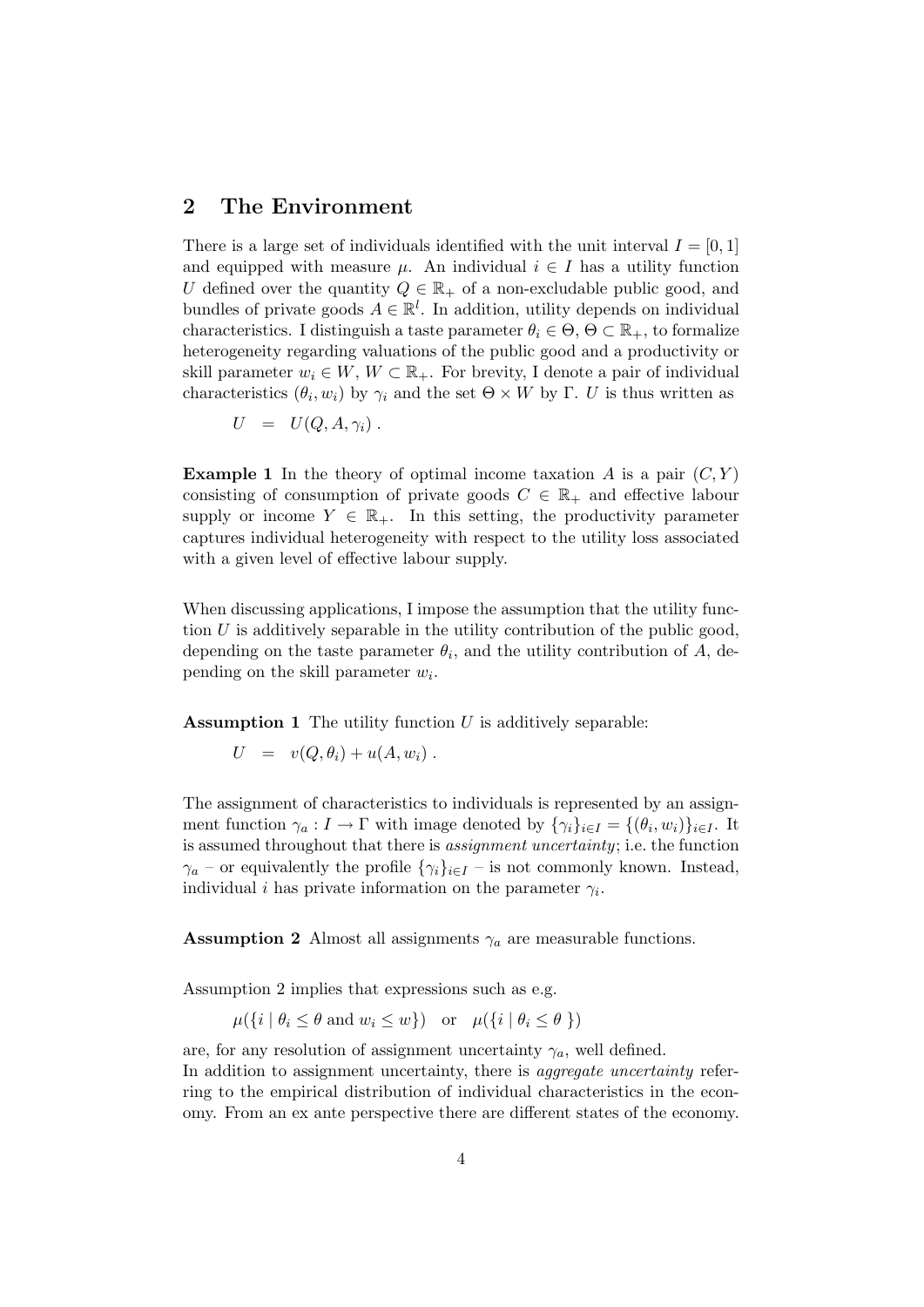Each such state corresponds to a cross-section distribution of characteristics and is represented by a cumulative distribution function (cdf)  $D : \Gamma \to [0, 1]$ that lists for each  $\gamma = (\theta, w)$  the fraction of individuals with characteristics  $\gamma_i \leq \gamma$ ,

$$
D(\gamma) = \mu(\{i \mid \theta_i \le \theta \text{ and } w_i \le w\}).
$$

Assumption 3 There is aggregate uncertainty, in the sense that the actual cross-section distribution of characteristics  $D$  in the economy is not commonly known. There is a commonly known set  $D$  of possible states of the economy.

The following information about the distribution of characteristics in the economy is common knowledge. There is aggregate stability regarding the marginal distribution of productivity parameters.

Assumption 4 There is aggregate stability with respect to the productivity parameter; i.e. for any  $D \in \mathcal{D}$  there is a commonly known marginal cumulative distribution function  $F: W \to [0, 1]$  with  $F(w) = \mu({i | w_i \leq w}).$ 

Remark 1 At this general level, there is no need to be more specific on the relation between randomness at the individual level  $-$  i.e. the precise nature of assignment uncertainty – and Assumptions 3 and 4 on the aggregate structure of the economy. In the literature one often finds that  $\{\gamma_i\}_{i\in I}$ is taken to be the realization of stochastic process consisting of independent and identically distributed  $(i.i.d.)$  random variables. In addition, with appeal to some Law of Large Numbers for Large Economies, any realization of this process is assumed to induce an assignment that is consistent with the assumptions imposed on the aggregate features of the economy. A mathematical foundation for this approach is provided by Al-Najjar (2004).

The following example is used repeatedly to illustrate the main ideas of this paper.

#### 2.1 An Example

Let  $W = [\underline{w}, \overline{w}]$  be a compact interval and let F be such that there exists a density f that is strictly positive on  $(\underline{w}, \overline{w})$ . Let  $\Theta = {\theta_L, \theta_H}$  with  $\theta_L < \theta_H$ . Aggregate uncertainty is formalized as follows: Denote by p the fraction of individuals with a high taste parameter,  $p = \mu({i | \theta_i = \theta_H})$ . While each individual observes the own taste realization,  $p$  is an unknown parameter between 0 and 1. It is assumed that  $p$  is the only source of aggregate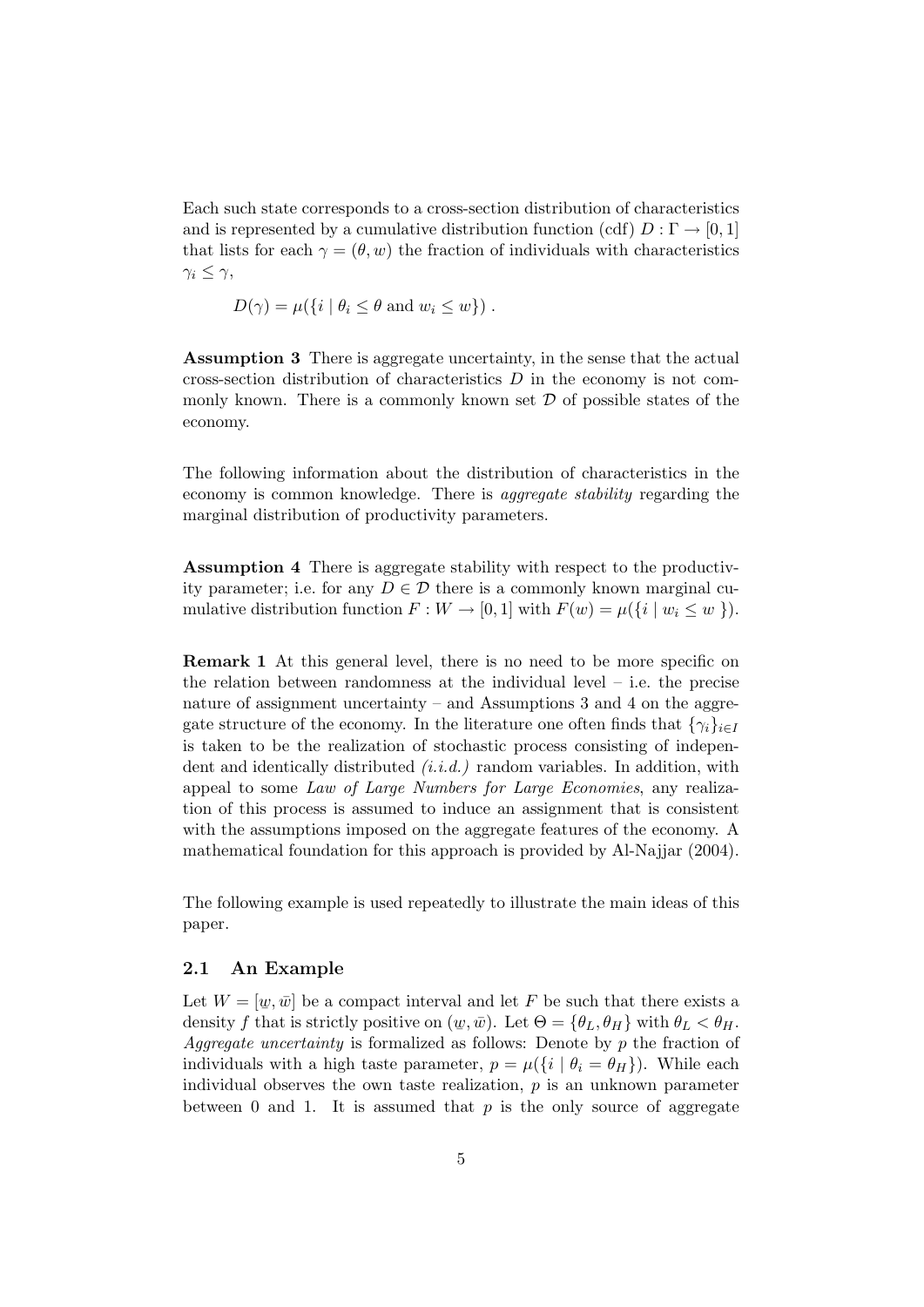uncertainty; that is, there exists a bijection between possible values of the parameter  $p \in [0, 1]$  and the set D of states of the economy. To be more precise, the following assumptions are imposed.

Assumption 5 The assignment of characteristics to individuals proceeds sequentially. First, there is a skill assignment  $w_a: W \to I$ . Second, there is an assignment of taste parameters to skill parameters  $\theta_a : W \to \Theta$  with image denoted by  $\{\theta_w\}_{w\in W}$ . The interpretation is that for an individual with productivity level w the taste parameter is given by  $\theta_w$ . Skill and taste assignments are assumed to satisfy the following properties.

- i) For any  $p \in [0, 1]$ , the profile  $\{\theta_w\}_{w \in W}$  is the realization of an i.i.d. process of random variables  $\{\tilde{\theta}_w\}_{w\in W}$ .
- ii) A Law of Large Numbers applies: almost all realizations of  $\{\tilde{\theta}_w\}_{w \in W}$ are such that, for every subinterval  $[w_1, w_2] \subset W$ ,

$$
\frac{1}{F(w_2) - F(w_1)} \int_{w_1}^{w_2} \theta_w \, dF = p\theta_H + (1-p)\theta_L \, .
$$

Remark 2 In Assumption 5 the random taste assignment operates on the set  $W$  of possible skill levels and not directly on the set of individuals  $I$ . As both  $W$  and  $I$  are continua this does not affect the mathematical structure. The results of Al-Najjar (2004) remain applicable.

This specification has the property that in every state of the economy the empirical marginal cross-section distribution of the skill parameter and the empirical marginal cross-section distribution of the taste parameter are independent. Put differently, in every state of the economy, the average taste level is the same on every subinterval of  $W$ .<sup>6</sup>

#### 2.2 The Taxation Principle

A tax system is interpreted as the outcome of a mechanism design problem under the restriction that allocations have to be anonymous. An anonymous allocation consists of two mappings, a provision rule for the public good,

$$
Q: \mathcal{D} \to \mathbb{R}_+, D \mapsto Q(D),
$$

and a menu of private goods bundles

$$
A: \mathcal{D} \times \Gamma \to \mathbb{R}^l, (D, \gamma) \mapsto A(D, \gamma) .
$$

 ${}^{6}$ A setup that does not use this assumption is the Two-Class Economy analyzed in Bierbrauer (2005).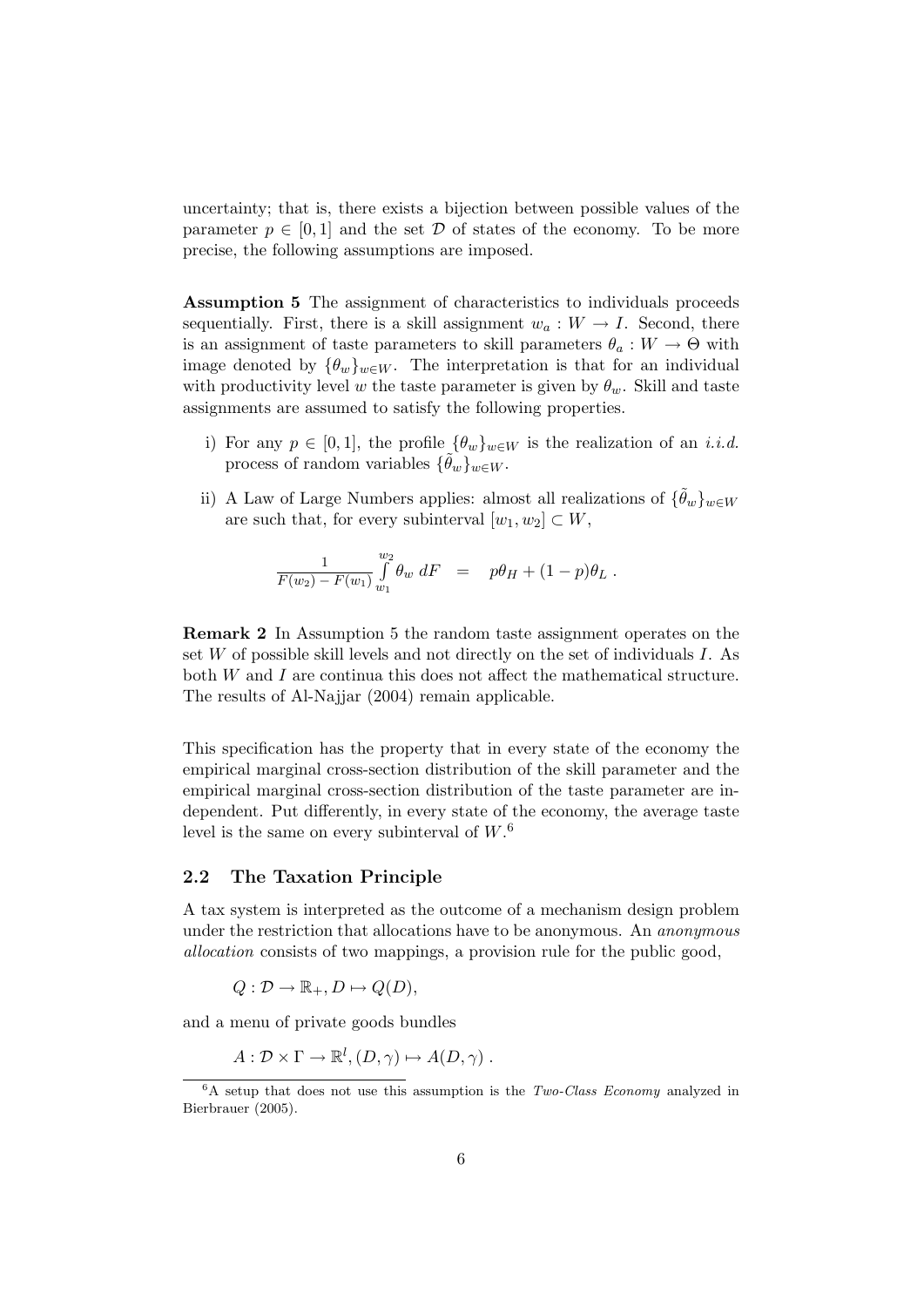Remark 3 Following Guesnerie (1995) two aspects of anonymity can be distinguished. There is *recipient anonymity* as the private goods bundle dedicated to an individual depends only on that individual's characteristics but not on the index i. In addition, there is anonymity in influence. Neither the menu  ${A(D, \gamma)}_{\gamma \in \Gamma}$  nor the provision level  $Q(D)$  change in response to a permutation of  $\{\gamma_i\}_{i\in I}$  that leaves the cross section distribution D unaffected.<sup>7</sup>

Definition 1 An anonymous allocation is said to be individually incentive compatible  $(I-IC)$  if

 $\forall D, \forall \hat{\gamma}, \forall \gamma: U(Q(D), A(D, \gamma), \gamma) \geq U(Q(D), A(D, \hat{\gamma}), \gamma)$ .

It is *feasible* if for all  $D \in \mathcal{D}$ , the collection  $[Q(D), \{A(D, \gamma)\}_{\gamma \in \Gamma}]$  belongs to the set of feasible allocations Z.

The individual incentive compatibility conditions are stated for a given  $D$ ; that is, they restrict the possibility for a differential treatment of individuals only within a given cross-section distribution of characteristics. They do not place constraints on the ability of an allocation to specify different outcomes for different members of  $D$ . This is due to the fact that in a continuum economy any one individual has a mass of zero and hence does not affect the distribution of characteristics; i.e. there is no impact on the state of the world as perceived by the mechanism designer. In combination with the postulate of anonymity this implies in particular, that no single individual has an impact on public good provision.

Remark 4 It is possible to prove a revelation principle for anonymous allocations. Accordingly, the set of anonymous allocations which are implementable as the outcome of an *anonymous game*<sup>8</sup> in which each individual has a dominant strategy coincides with the set of I-IC allocations. A more precise statement and a proof of this revelation principle can be found in the Appendix.

If one seeks for allocations that can be reached via some anonymous game form, then Remark 4 allows to restrict attention to anonymous allocations

<sup>7</sup>Guesnerie (1995) argues that the consideration of anonymous allocations contains no loss of generality if the profile of characteristics  $\{\gamma_i\}_{i\in I}$  is viewed as the realization of an *i.i.d.* process of random variables. Under this assumption there is no correlation among individual characteristics that a mechanism designer could potentially exploit.

<sup>&</sup>lt;sup>8</sup>An anonymous game is defined by the property that a player's payoff depends on the own action and the own characteristics, while the actions chosen by other players only enter via their empirical distribution. More details can be found in Kalai (2004).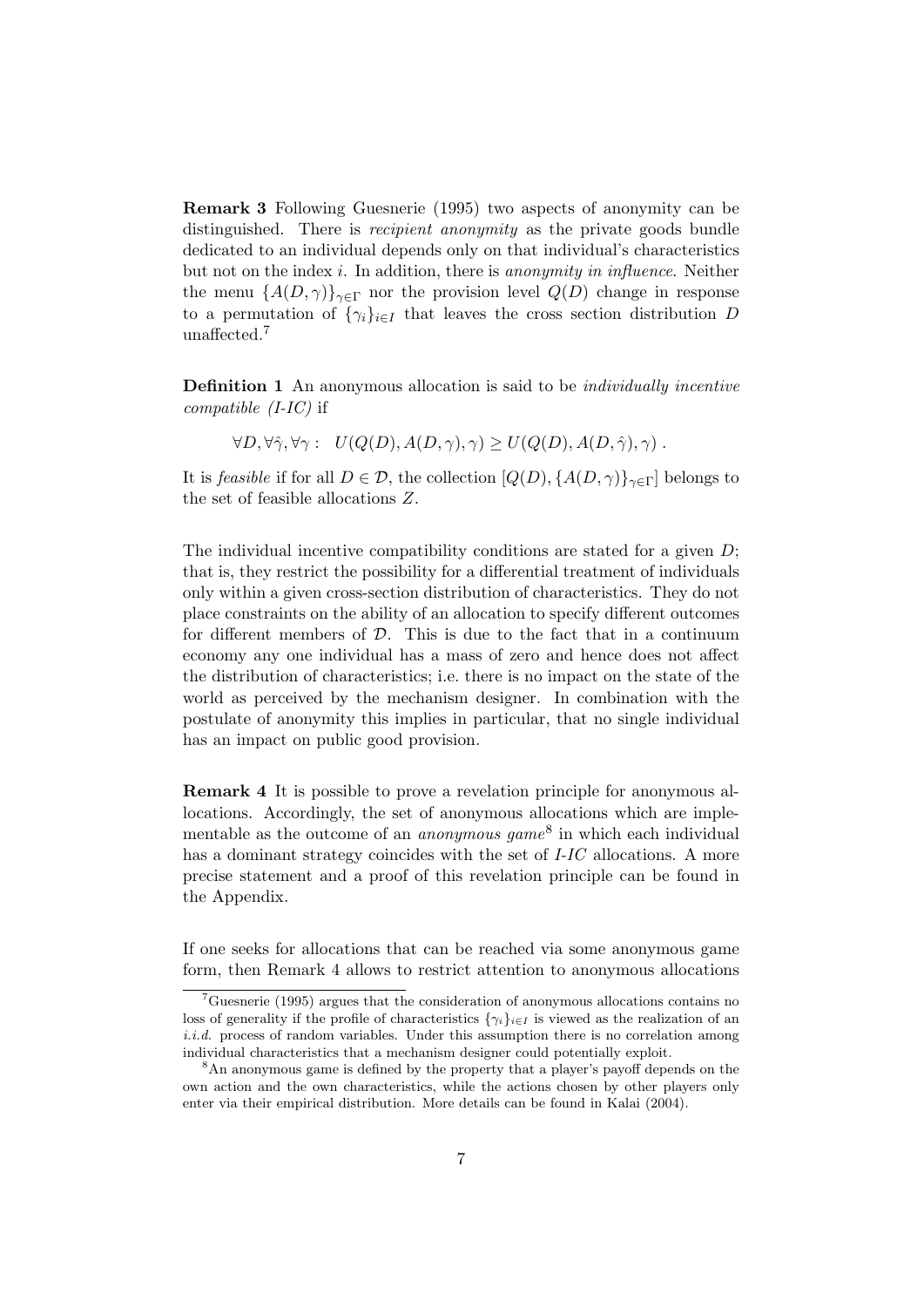which are I-IC and feasible. Moreover, as the following proposition claims those allocations have the property of being decentralizable.

**Definition 2** A feasible anonymous allocation  $[Q, A]$  is called *decentraliz*able if there exists a collection of budget sets  ${B(D)}_{D \in D}$  such that

 $\forall \gamma, \forall D: A(D, \gamma) \in \text{argmax}_{X \in B(D)} U(Q(D), X, \gamma)$ 

Proposition 1 (Taxation Principle) An anonymous allocation is I-IC and feasible if and only if it is a decentralizable.

A proof can be found in Hammond (1979). According to the taxation principle, any I-IC and feasible allocation has the property of being decentralizable via a budget set  $B(D)$  that is common for all individuals in the economy, and vice versa. Consequently, the set of decentralizable allocations is the relevant object for a study of tax systems. Any tax system generates a decentralized allocation, where the budget set  $B(D)$  is shaped by the available tax instruments. The final allocation then results from the solution of the utility maximization problems that individuals face under the given tax system. In reverse direction, the taxation principle implies that to each I-IC allocation one can find a corresponding tax system – implicitly defined as the set of tax instruments that generate the set  $B(D)$ .

In the theory of optimal income taxation the *taxation principle* takes a more concise form as illustrated by the following example.

**Example 2** Suppose that  $A = (C, Y)$  as in Example 1. An anonymous allocation  $[Q, C, Y]$  is said to be *feasible* if

$$
\forall D: \int_{\Gamma} Y(D,\gamma) - C(D,\gamma) \, dD = K(Q(D)),
$$

where  $K(\cdot)$  is a cost function that captures the resource requirement of public good provision. The allocation  $[Q, C, Y]$  is said to be *decentralizable* by an income tax, if there exists a function  $T : \mathcal{D} \times \mathbb{R}_+ \to \mathbb{R}$  such that for all D and for all  $\gamma$ : Consumption equals after tax income:  $C(D, \gamma)$  =  $Y(D, \gamma) - T(D, Y(D, \gamma))$ , individuals choose a utility maximizing level of income subject to the given income tax schedule,

 $Y(D, \gamma) \in \text{argmax}_Y \quad U(Q(D), Y - T(D, Y), Y, \gamma)$ ,

and the public sector budget constraint is satisfied,

 $\int_{\Gamma} T(D, Y(D, \gamma)) dD = K(Q(D)).$ 

For this environment the taxation principle takes the following form: An anonymous allocation is I-IC and feasible if and only if it is decentralizable by an income tax. A proof can be found in the Appendix.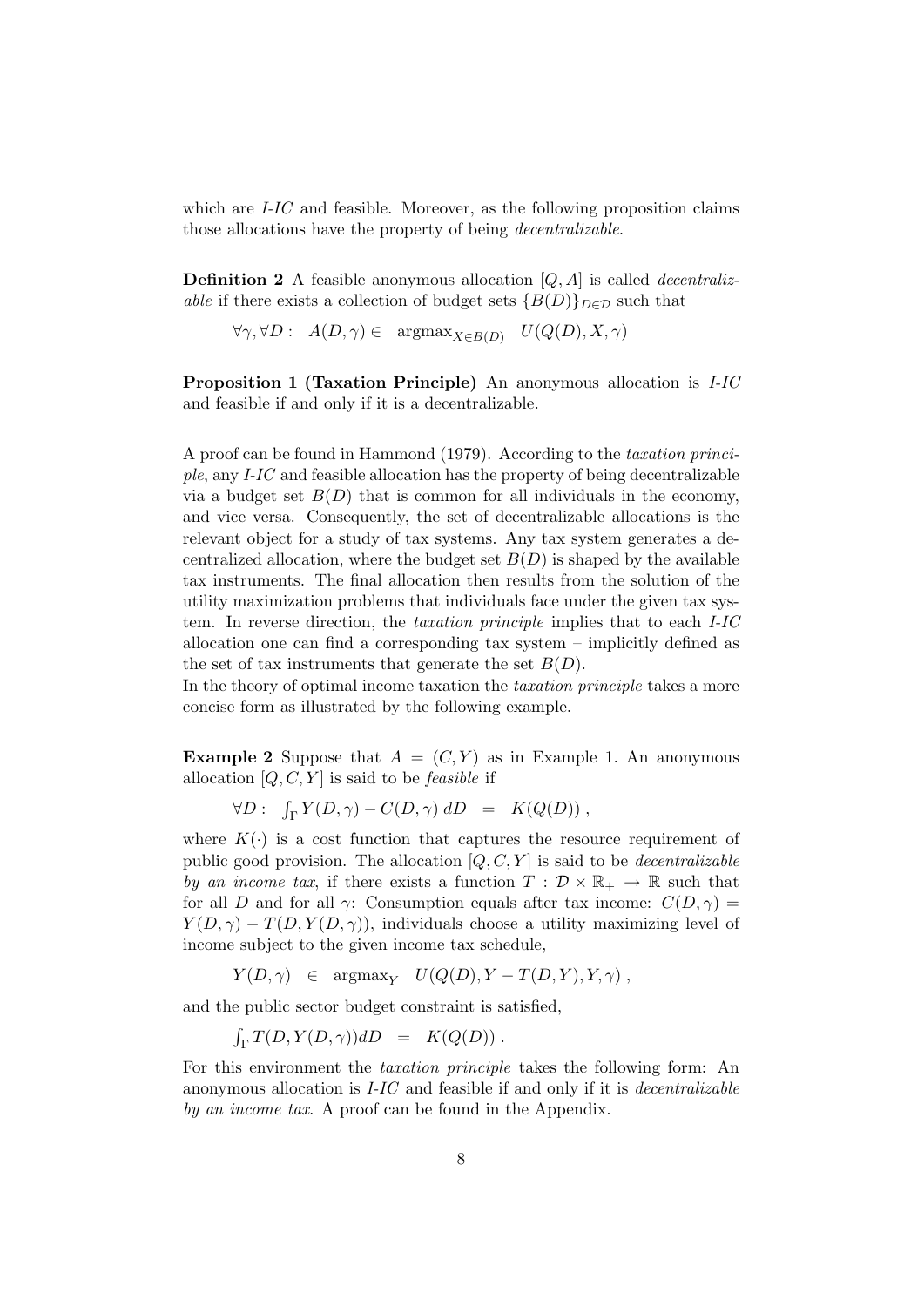#### 2.3 Taxes must not depend on public goods preferences

If individuals' utility functions are additively separable, then the tax system cannot exploit heterogeneity with respect to individuals' valuations of the public good.

Proposition 2 Suppose Assumption 1 holds. An anonymous allocation is I-IC if and only if it satisfies the following properties:

i) The no discrimination of taste (NDT) property:

 $\forall D, \forall w, \forall \theta, \forall \theta': \quad u(A(D, \theta, w), w) = u(A(D, \theta', w), w)$ .

ii) The individual revelation of productivity (I-RP) property:

$$
\forall D, \forall \theta, \forall w, \forall w': \quad u(A(D, \theta, w), w) \geq u(A(D, \theta, w'), w) .
$$

The I-RP property requires that individuals are willing to reveal their earning ability, taking a truthful announcement of their taste parameter as given. This is the notion of incentive compatibility that is underlying the literature on optimal income taxation.

The NDT property says that two individuals who have the same ability level but differ in their taste parameter must receive the same utility from private goods consumption under an I-IC allocation. Put differently, tax payments of individuals must not depend on their views on the desirability of public good provision.

Formally, the NDT requirement follows from the fact that individuals take D and hence the level of public good provision as given. Due to the separability assumption, the utility contribution of the public good does not enter individual incentive compatibility constraints; i.e the I-IC conditions become independent of taste parameters. Consequently, an admissible tax system can use only individual differences in productivity levels as a screening device and must leave all individuals indifferent with respect to possible taste announcements.

In the following, I will argue that this creates a scope for collective manipulations of taste parameters. Since an I-IC allocation can not undermine the willingness of individuals to announce false taste parameters, there is room for collective manipulations in the following sense: a subset of agents with positive mass can affect the announced distribution of public goods preferences – even without violating individual incentive constraints. Again, this is illustrated by means of an example in the next subsection.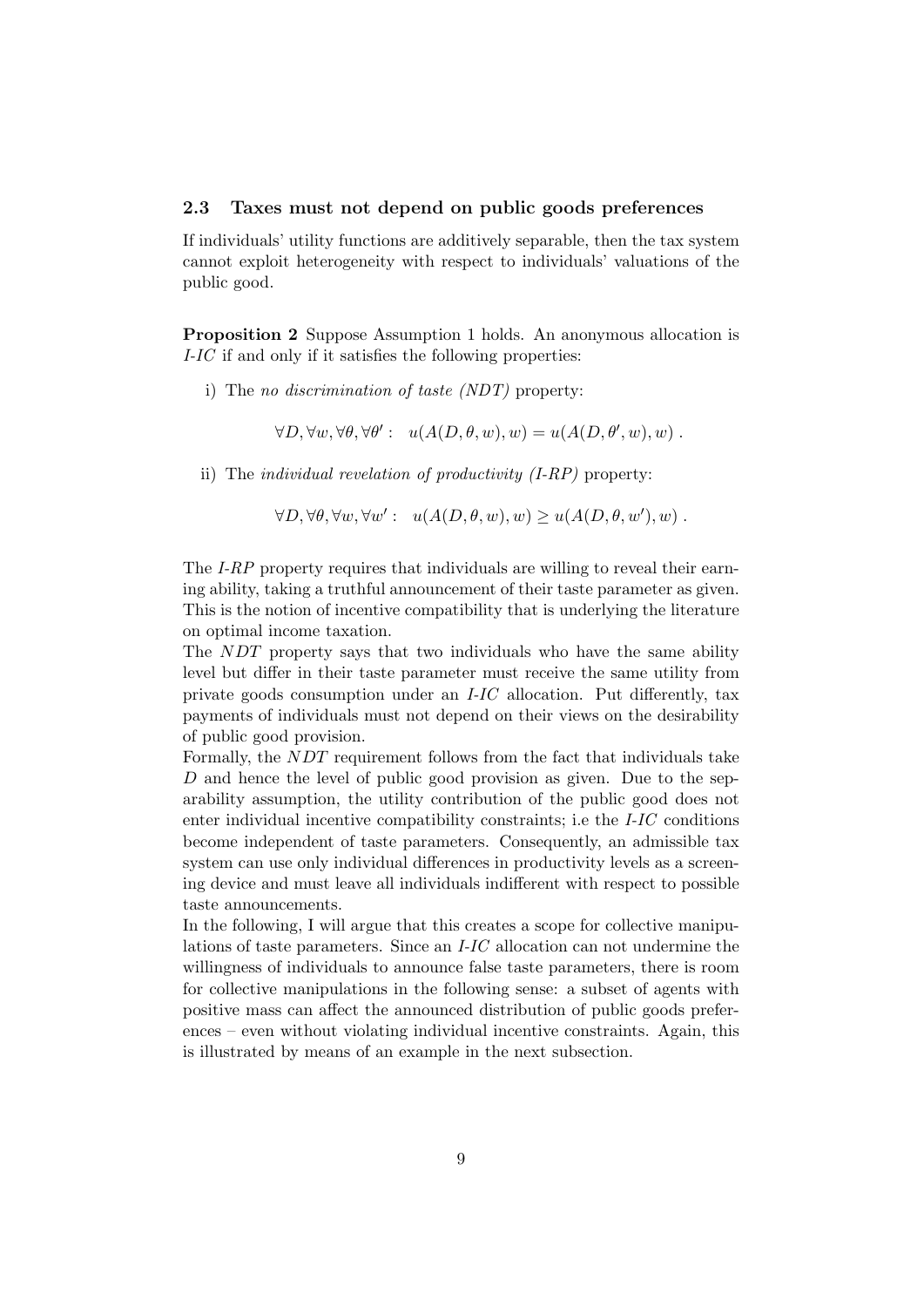#### 2.4 The Example continued

Reconsider the economy described in subsection 2.1. Assume that the utility function satisfies Assumption 1 and, moreover, takes the following quasilinear form

$$
U = \theta Q - \frac{t}{w} ,
$$

where  $t$  is the individual's contribution to the cost of public good provision. This utility specification captures the idea that less able individuals suffer from a larger utility loss if forced to generate the income that is needed to meet a given payment obligation t.

 $U$  is the cardinal utility function that is relevant for welfare assessments. Its ordinal properties are equivalently represented by the following monotone transformation  $V := wU = \theta wQ - t$ . I refer to to the term  $\theta w$  as the *effective valuation* of the public good by an individual with characteristics  $(\theta, w)$ .

Recall the information structure specified in subsection 2.1. Each state of the economy corresponds to a value for the parameter  $p$  that determines the average valuation of the public good  $p\theta_H + (1-p)\theta_L$ . An anonymous allocation is hence represented by a provision rule for the public good  $Q : p \mapsto Q(p)$ and a payment scheme  $t : (p, \theta, w) \mapsto t(p, \theta, w)$  that specifies for each state of the economy the contribution of an individual with characteristics  $(\theta, w)$ to the cost of public good provision.

A straightforward application of Proposition 2 yields the observation that an allocation  $[Q, t]$  is *I-IC* if and only if, for each p all individuals have the same payment obligation; i.e. for all p and for all  $(\theta, w)$  and all  $(\theta', w')$ ,  $t(p, \theta, w) = t(p, \theta', w')$ . Moreover, assuming that the cost of public good provision is given by a strictly increasing and strictly convex per capita cost function  $K: Q \mapsto K(Q)$  and adding a resource constraint yields the result that  $[Q, t]$  is I-IC and *feasible* if and only if the payment scheme t prescribes equal cost sharing; that is, for all p and for all  $(\theta, w)$ ,  $t(p, \theta, w) = K(Q(p))$ . These observations allow to represent an individual's assessment of an allocation rule  $[Q, t]$ , which is budgetary feasible and incentive compatible, in the following reduced form,

$$
V(p, \theta, w) := \theta w Q(p) - K(Q(p)). \qquad (1)
$$

In what follows, I consider the choice of an optimal I-IC and feasible allocation by a benevolent utilitarian planner. The planner evaluates an allocation from the ex ante perspective, i.e. before the actual value of  $p$  is known. For simplicity, I assume that the planner takes the actual state of the economy p to be the realization of a random variable  $\tilde{p}$  that is uniformly distributed on the unit interval  $[0, 1]$ .<sup>9</sup> Using the Law of Large Numbers in Assumption

<sup>9</sup>Throughout I do not impose a common prior assumption. Only the prior beliefs of the mechanism designer are specified.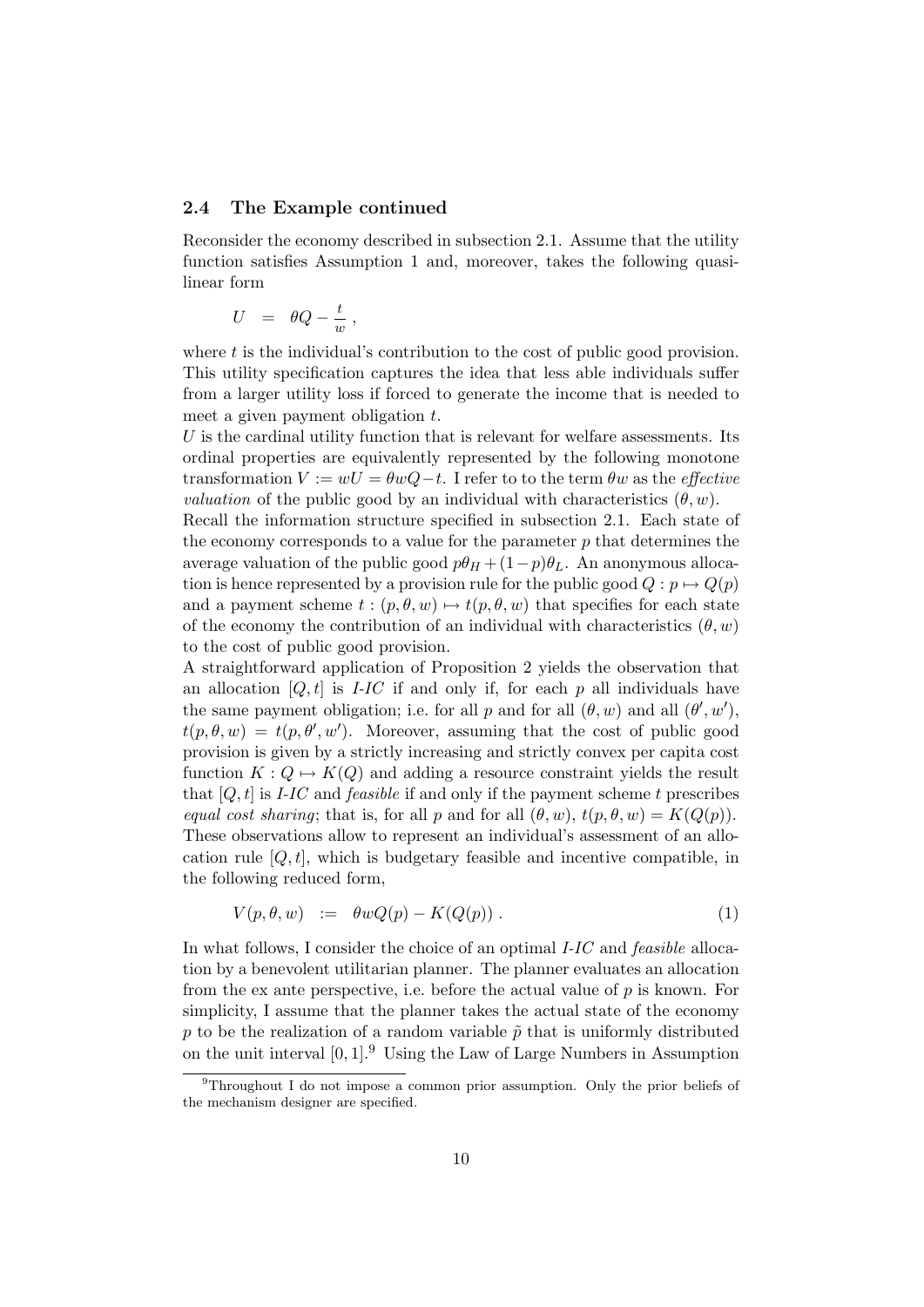5, this implies that expected utilitarian welfare from the ex ante perspective is given by

$$
EW := \int_0^1 \left\{ \left[ p\theta_H + (1-p)\theta_L \right] Q(p) - \left[ \int_w^{\bar{w}} \frac{f(w)}{w} dw \right] K(Q(p)) \right\} dp
$$
  
=  $\lambda \int_0^1 \left\{ \bar{v}(p)Q(p) - K(Q(p)) \right\} dp$ ,

where  $\lambda := \int (1/w) f(w) dw$  is an index of the marginal welfare effect of the cost of public good provision under equal cost sharing and

$$
\bar{v}(p) \quad := \quad \frac{p\theta_H + (1-p)\theta_L}{\lambda}
$$

is the effective utilitarian valuation of the public good.

I will now show that if EW is maximized under the requirements of I-IC and feasibility only, then the resulting allocation is vulnerable to manipulative collective actions by groups of individuals who oppose the decision on public good provision. To see this consider the provision rule  $Q^* : p \mapsto Q^*(p)$  that is chosen by a utilitarian planner who maximizes EW pointwise; i.e. who maximizes the expression  $\bar{v}(p)Q(p) - K(Q(p))$  for every  $p \in [0,1]$ . This provision rule is characterized by a continuum of first order conditions

$$
\forall p: \ \bar{v}(p) = K'(Q^*(p)).
$$

Under Q<sup>\*</sup> individual preferences over the "announced state of the world" can be represented by the following indirect utility function,

$$
V^*(p, \theta, w) \quad := \quad \theta w Q^*(p) - K(Q^*(p)) \; .
$$

It is easily verified that

$$
V_p^*(p, \theta, w) = Q^{*'}(p) \Big( \theta w - \bar{v}(p) \Big) \begin{cases} < 0 & \text{if } \theta w < \bar{v}(p) ,\\ = 0 & \text{if } \theta w = \bar{v}(p) ,\\ > 0 & \text{if } \theta w > \bar{v}(p) . \end{cases}
$$

That is, under provision rule  $Q^*$  an individual prefers a larger level of  $p$ or equivalently a larger level of public good provision – if and only if the own effective valuation exceeds the effective utilitarian valuation. Likewise an individual with an effective valuation below the average prefers to have a lower quantity of the public good.

These observations imply that groups of individuals would refuse to reveal their true taste parameters if they could thereby affect the mechanism designer's perception of p. To see this, consider the set of individuals with a low taste parameter and a high skill level who have an effective valuation close to  $\theta_L\bar{w}$ . Moreover, for the sake of concreteness, assume that these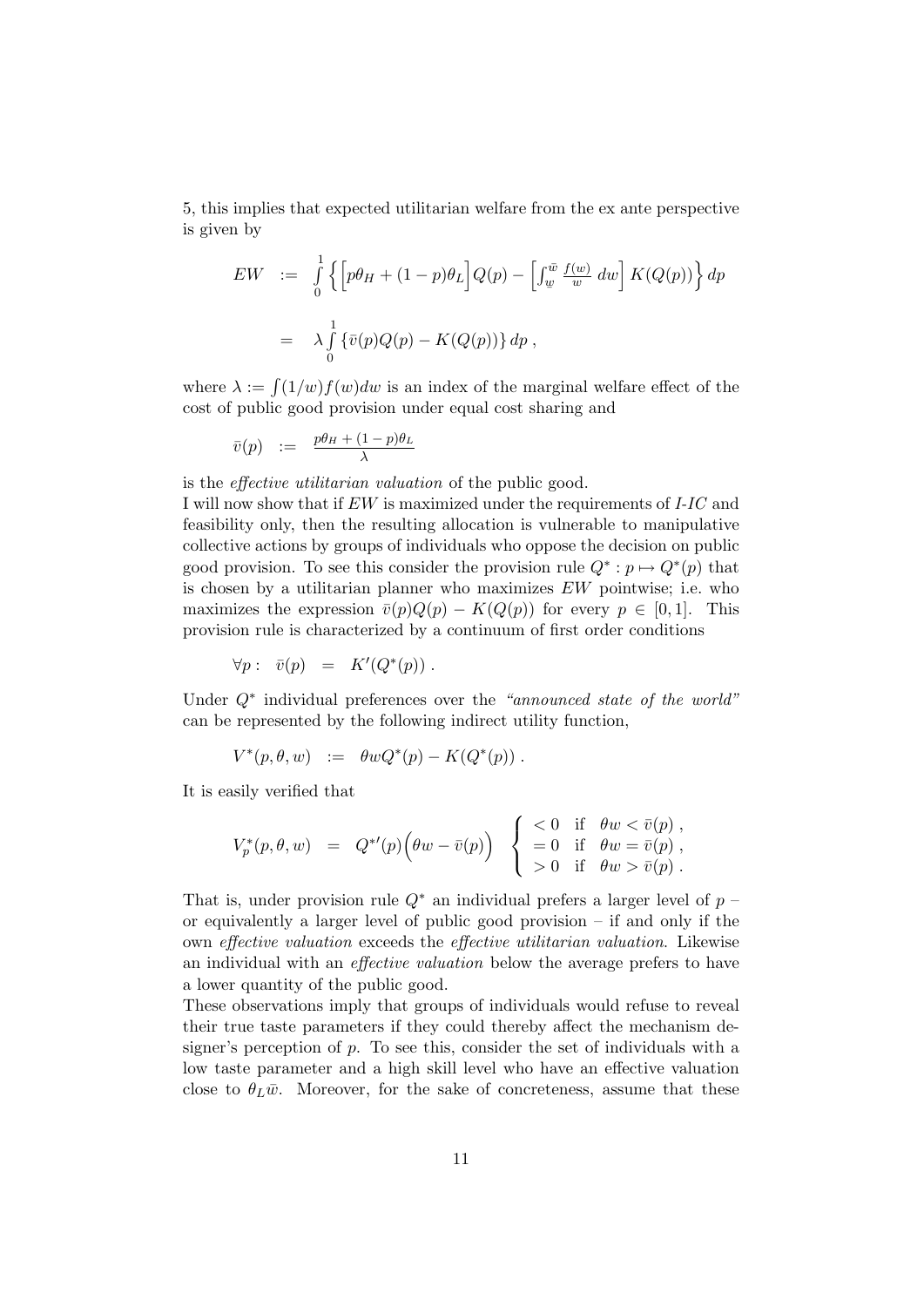individuals share the belief that p is very low.<sup>10</sup> Put differently, these individuals believe that a vast majority has a low taste realization and that, as a consequence, their own effective valuations lie above the effective utilitarian valuation. Hence, under  $Q^*$ , this group of individuals expects that the quantity of the public good is too low and would be happy if the mechanism designer had a larger perception of p. But this implies that these individuals are better off if they collectively announce a high taste parameter.

These considerations highlight the following issues: First, a collective deviation from the truth may be beneficial for a subset of agents. Second such a collective deviation is not prevented by individual incentive compatibility. Given that all high skilled individuals lie about their taste parameter, there is no incentive for an isolated high skilled individual to reveal his taste parameter truthfully. Due to the *NDT* property, this is a systematic feature. With separable preferences a collective deviation involving taste parameters is not undermined by individual incentives. $^{11}$ 

### 3 Collective Incentive Compatibility

As the discussion in the preceding subsection has shown, the requirement of I-IC is not sufficient to ensure that an allocation is able to fulfill the task of information aggregation. Under  $I$ -*IC*, incentives for a collective manipulation of the mechanism designer's perception of the distribution D are not eliminated. In the following the notion of a collectively incentive compatible  $(C$ - $IC)$  tax system is introduced that does not suffer from this problem.

More specifically, the definition of collective incentive compatibility that is given below requires that truth-telling is a dominant strategy for each conceivable coalition. The main advantage of this approach is that the analysis of coalition formation does not require assumptions on the prior beliefs of individuals. Moreover, as will be explained below, the focus on dominant strategies implies that coalition formation can be analyzed as if individuals had complete information on the state of the economy.

Before the definition of a  $C$ -IC tax system can be stated, I need to define a coalition and a subcoalition. For reasons that will become clear, I require that any potentially manipulating subset of agents must have a fixed minimal size  $\epsilon > 0$ , where  $\epsilon$  can be arbitrary small. Moreover, a subcoalition  $J'$  is a subset of a given coalition  $J$  that excludes at least an  $\epsilon$  - mass of individuals from J.

<sup>10</sup>This means that ex interim these individuals have prior beliefs that put a lot of probability mass on values of p which are close to zero.

<sup>&</sup>lt;sup>11</sup>A further example for the vulnerability of an optimal  $I$ -IC and feasible allocation is found in Bierbrauer (2005).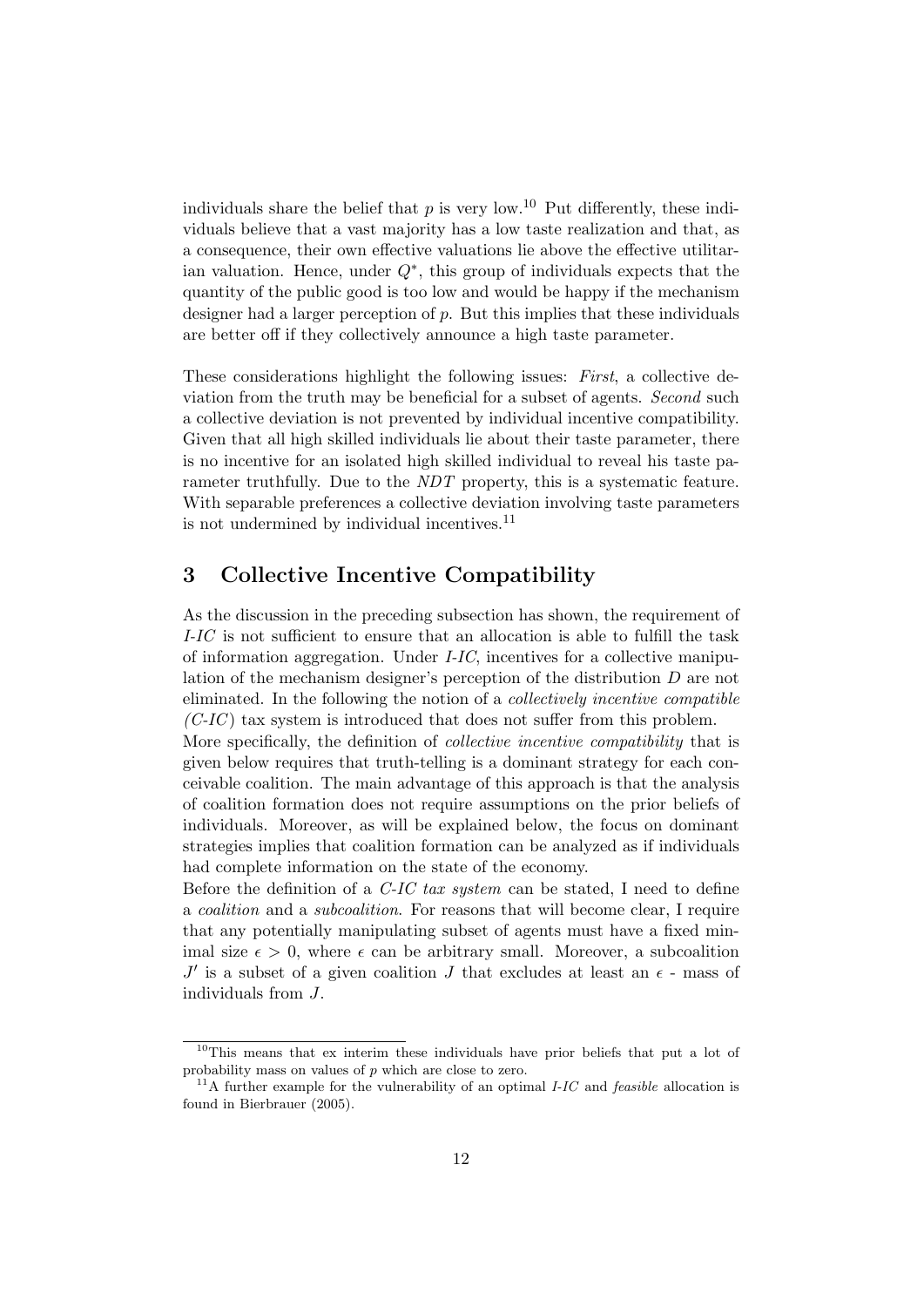**Definition 3** A *coalition* J is a subset of agents with  $\mu(J) \geq \epsilon$ , for some fixed but arbitrary  $\epsilon > 0$ . A subcoalition  $J'$  of coalition  $J$  is a coalition with the properties  $J' \subset J$  and  $\mu(J') \leq \mu(J) - \epsilon$ .

Two implications of this definition, that are used below, are the following:

- i) A coalition J with  $\epsilon \leq \mu(J) < 2\epsilon$  possesses no subcoalition.
- ii) Consider a chain  $\ldots \subset J''' \subset J'' \subset J' \subset J$  resulting from a successive formation of subcoalitions. Any such chain has a finite length.

The following notation is needed to describe the potential impact of a coalition on the perceived distribution of characteristics. Denote by  $\mathcal{J}_{\epsilon}$ , with typical element J, the set of subsets of I which satisfy  $\mu(J) \geq \epsilon$ . Denote the true profile of characteristics in J by  $\gamma_J := {\gamma_j}_{j \in J}$ . Denote the reported profile by  $\hat{\gamma}_J := {\hat{\gamma}_j}_{j \in J}$ . Let the actual distribution of characteristics in the economy be  $D \in \mathcal{D}$ . Denote the cross section distribution of announcements induced by  $\hat{\gamma}_J$  if all individuals not in J report truthfully by  $\hat{D}(\hat{\gamma}_J, D) \in \Delta_{\Gamma}$ , where  $\Delta_{\Gamma}$  is the set of cdfs with domain  $\Gamma^{12}$ 

Consider a coalition J with  $\mu(J) \geq 2\epsilon$ . Suppose that J induces state perception  $D(\hat{\gamma}_J, D)$  via the profile of announcements  $\hat{\gamma}_J$ . Suppose that the members of a subcoalition  $J'$  of  $J$  deviate from this profile and report instead according to  $\tilde{\gamma}_{J'} \neq \hat{\gamma}_{J'}$ . The induced announced distribution of characteristics is denoted by  $D(\tilde{\gamma}_{J'}, \hat{\gamma}_{J\setminus J'}, D)$ .

**Definition 4** A coalition  $J$  is said to *manipulate* an allocation if there exists  $D \in \mathcal{D}$ , and  $\hat{\gamma}_J \neq \gamma_J$  with the following properties:

- i) Undetectability. The induced distribution is feasible:  $\hat{D}(\hat{\gamma}_J, D) \in \mathcal{D}$ .
- ii) Unanimity. All coalition members are strictly better off when choosing to report according to  $\hat{\gamma}_J$  instead of  $\gamma_J$ .  $\forall j \in J$ :

$$
U(Q(\hat{D}), A(\hat{D}, \hat{\gamma}_j), \gamma_j) > U(Q(D), A(D, \gamma_j), \gamma_j) .
$$

iii) Individual Stability. No coalition member departs – unilaterally – from coalitional behavior. Given the I-IC-constraints, this requires  $\forall j \in J$ :

$$
U(Q(\hat{D}), A(\hat{D}, \hat{\gamma}_j), \gamma_j) = U(Q(\hat{D}), A(\hat{D}, \gamma_j), \gamma_j) .
$$

iv) Collective Stability. There does not exist a subcoalition  $J' \subset J$ , with an *undetectable* collective deviation  $\tilde{\gamma}_{J'} \neq \hat{\gamma}_{J'}$  that induces a state perception  $\hat{D}(\tilde{\gamma}_{J'}, \hat{\gamma}_{J \setminus J'}, D)$  that makes all members of  $J'$  strictly better

<sup>&</sup>lt;sup>12</sup>Assumptions 3 and 4 imply that  $\mathcal{D} \subset \Delta_{\Gamma}$  and  $\mathcal{D} \neq \Delta_{\Gamma}$ .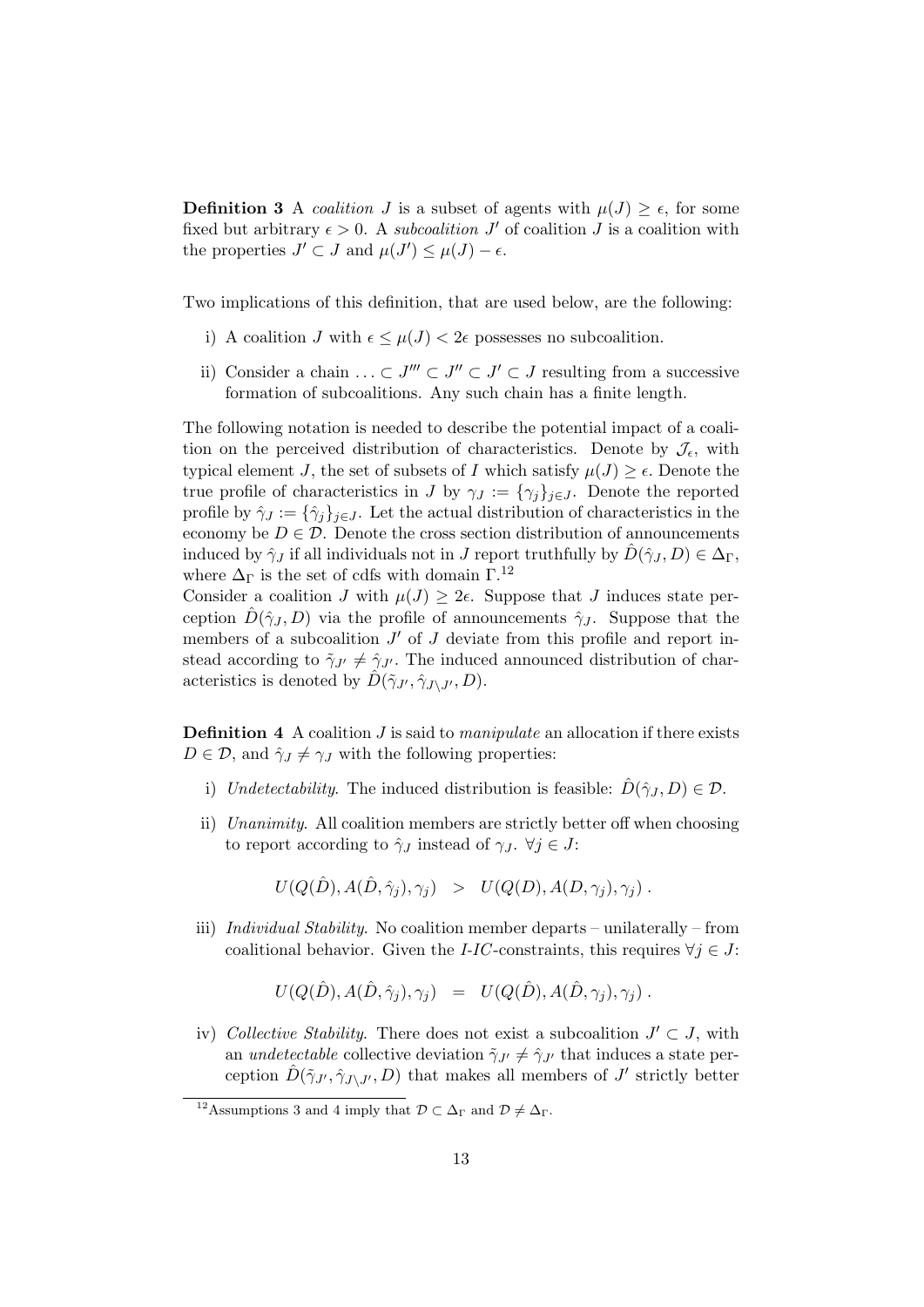off relative to  $\hat{D}(\hat{\gamma}_J, s)$  (unanimity), prescribes for all its members individually best responses given the state perception  $\hat{D}(\tilde{\gamma}_{J}, \hat{\gamma}_{J}, \gamma_{J}, D)$ (*individual stability*) and is not threatened by further collective manipulations, which satisfy all these requirements (collective stability).

An allocation is said to be *collectively incentive compatible*  $(C$ *-IC*) if there exists no manipulating coalition.

According to this definition, a coalition considers a collective deviation in response to truth-telling of all other individuals. The scope for manipulation is limited by the requirement that it must not be detectable; i.e. relevant coalitional plans need to have the property that it does not become apparent that a manipulation has occurred. Moreover, coalition members have to agree unanimously on a deviation and may not use side payments to reach such an agreement. Finally, a coalition has to meet two stability requirements. The incentives coalition members face individually must not conflict with the message profile used by the coalition; that is, collective manipulations are a concern only in so far as they do not conflict with I-IC. In addition, a conceivable collective manipulation has to be such that it does not provoke the formation of a subcoalition which departs from the original coalitional plan.

A peculiarity of Definition 4 is that collective stability of a coalition  $J$  is defined with reference to the collective stability of a subcoalition  $J' \subset J$ . The requirement of a minimal size for coalitions and subcoalitions ensures that these notions can be traced back to the collective stability of a set of "smallest" coalitions, those with mass between  $\epsilon$  and  $2\epsilon$ <sup>13</sup>

The requirement of collective incentive compatibility ensures that the allocation  $[Q, A]$  can be implemented as the outcome of an anonymous revelation game in such a way that for each coalition  $J$  truth-telling is a dominant strategy in the following sense: for any profile of announcements of individuals not in  $J$ , truth-telling is the best stable collective announcement for individuals in  $J^{14}$  In Remark 4 it has been claimed that  $I$ -IC of an allocation is equivalent to the possibility to implement it as the outcome of an anonymous revelation game in which each individual possesses a dominant strategy. The requirement of  $C$ -IC is hence commensurate to I-IC in the sense that both ensure implementability in dominant strategies.

 $13$ Bernheim et al. (1986) introduce the notion of a *coalition-proof* Nash-equilibrium for games with a finite number of players. They provide a recursive definition based on a definition of coalition-proofness for games with only one player. The above definitions of stability are an adaption of this idea for the present setup.

<sup>&</sup>lt;sup>14</sup>Alternatively, C-IC can be framed as a *robustness*-requirement that ensures incentive compatibility of collective actions irrespective of the prior beliefs of individuals in the economy; see Bergemann and Morris (2005) or Kalai (2004).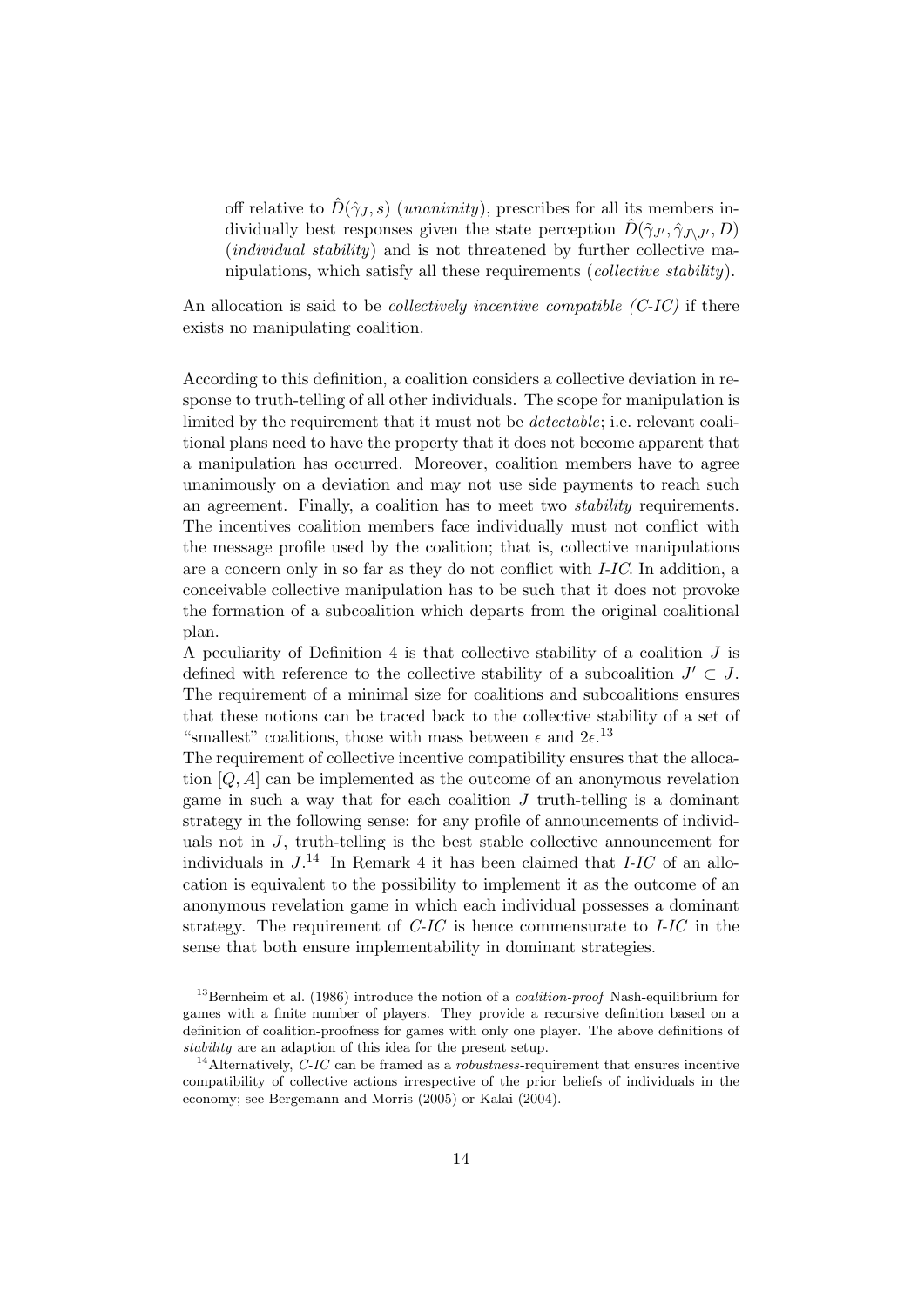The interpretation of these requirements in terms of admissible tax systems is the following. According to the taxation principle in Proposition 1, the requirements of anonymity and I-IC are equivalent to the existence of a tax system that can be used to decentralize an allocation. However, decentralization via the budget set  $B(D)$  presumes that the actual state D has already been determined. The additional requirement of C-IC ensures that this information is indeed available; that is, under  $C$ - $IC$  the tax system does not rely on information that creates a scope for collective manipulations by groups of individuals. Put differently, allocations that are I-IC and C-IC imply the existence of a tax system and simultaneously allow for information aggregation.

In the remainder of this section I will explain two aspects of the C-IC requirement in more detail. The last subsection contains a discussion of related concepts of coalition-proofness that can be found in the literature.

#### 3.1 Off-the equilibrium tax systems

One might take the view that the requirement of C-IC is too strong in the sense that there exist alternative ways of achieving a non-manipulable allocation. For instance, a mechanism designer could use use "off-the-equilibrium rewards" for subcoalitions to destabilize potential coalitions. To illustrate this, suppose that in state  $D \in \mathcal{D}$ , coalition J would want to induce state perception  $\hat{D} \in \mathcal{D}$  using the false announcements in  $\hat{\gamma}_J$ . Now suppose that the mechanism designer rewards a further deviation of a subcoalition  $J' \subset J$ to some announced distribution  $\ddot{D}$ , where  $\ddot{D}$  does not belong to the set of feasible states  $\mathcal{D}$ . Thereby the initial manipulation of coalition  $J$  is undermined.<sup>15</sup> Moreover it is undermined in a way that is not costly in terms of the welfare properties of the final allocation because the outcome promised to individuals in  $J'$  under  $\tilde{D}$  is not part of an equilibrium allocation. Hence, an implicit assumption underlying the requirement of  $C$ - $IC$  is that such "off-the-equilibrium tax systems" that only serve to destroy collective manipulations of "equilibrium tax systems" can not be used. While this entails a loss of generality, it still seems to be a reasonable way of modeling tax systems.

#### 3.2 Aggregate Uncertainty and Undetectability

Recall how aggregate uncertainty has been formalized by Assumptions 3 and 4. For any  $w \in W$ , the "share" of individuals with productivity parameter  $w$  is commonly known. By contrast, the "share" of individuals with a taste parameter  $\theta$  among those with productivity w, is not commonly known for all  $w \in W$ . Finally, those properties of the joint distribution of taste and skill parameters that are commonly known, determine the structure of the

<sup>15</sup>A similar reasoning can be found in Boylan (1998).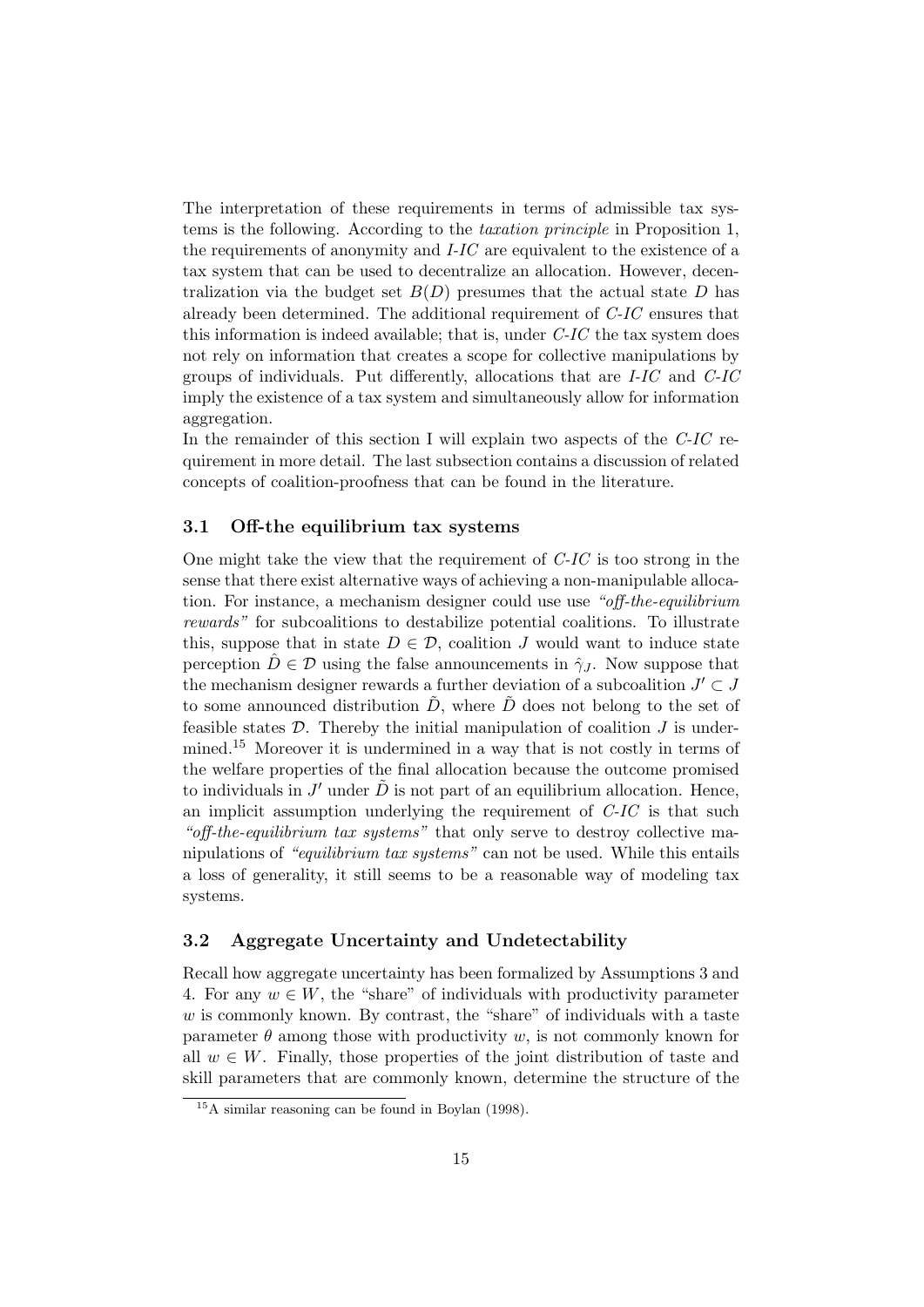set D.

The *undetectability* requirement in the above definition of a C-IC tax system precludes the formation of coalitions which induce an announced distribution of characteristics that does not belong to  $D$ . Implicitly it is thus assumed, that the mechanism designer can effectively deter those collective manipulations for which it becomes obvious that some set of agents must have been deviating from the truth.<sup>16</sup>

The difficulty of achieving C-IC depends to a large extent on the assumptions on the feasible set  $\mathcal D$  and the mechanism designer's ability to detect collective manipulations. To illustrate this, the example in subsections 2.1 and 2.4 is discussed once more.

#### 3.3 The Example continued

Again consider the example discussed in subsections 2.1 and 2.4. Recall that it is assumed to be commonly known, that the average taste parameter  $p\theta_H + (1-p)\theta_L$ , is the same on every subset of W. Aggregate uncertainty stems only from the fact that p itself is an unknown parameter.

One can take the view that if the empirical taste and the empirical skill distribution satisfy this property of independence almost surely, then basically any collective manipulation is detectable. Whenever agents from a particular part of the skill distribution form a manipulating coalition – while all other agents stick to the truth – this induces an announced distribution of characteristics which is inconsistent with the commonly known fact that the average taste level is the same on every subset of  $W$ . Consequently, an undetectable manipulation has to be such that the average taste level is affected on every subinterval of  $W$  in the same way. This basically requires that the whole set of agents  $I$  is willing to undertake a collective manipulation. The only coalition which might potentially undermine an allocation is thus the so called grand coalition consisting of all agents. This is a perfectly consistent view on undetectability. It is formalized below as a undetectability in the strict sense.

With the following alternative notion of *undetectability* the mechanism cannot impose as much discipline on potential coalitions. As the realization of taste parameters is governed by an  $i.i.d.$  process of random variables, it may happen that the average taste level is different for different subintervals of W. Even though such an event has probability zero it is not excluded from the support of the stochastic process  $\{\tilde{\theta}_w\}_{w\in W}$ . This distinction between supported outcomes and those which arise with strictly positive probability allows for two different versions of the undetectability requirement:

 $16$ Note that even if a manipulation becomes apparent, the manipulating individuals are not yet identified. The above definition hence implicitly relies on the assumption, that the mechanism may punish all individuals harshly in response to an obvious collective lie. This in turn implies, that no coalition will consider such a collective plan.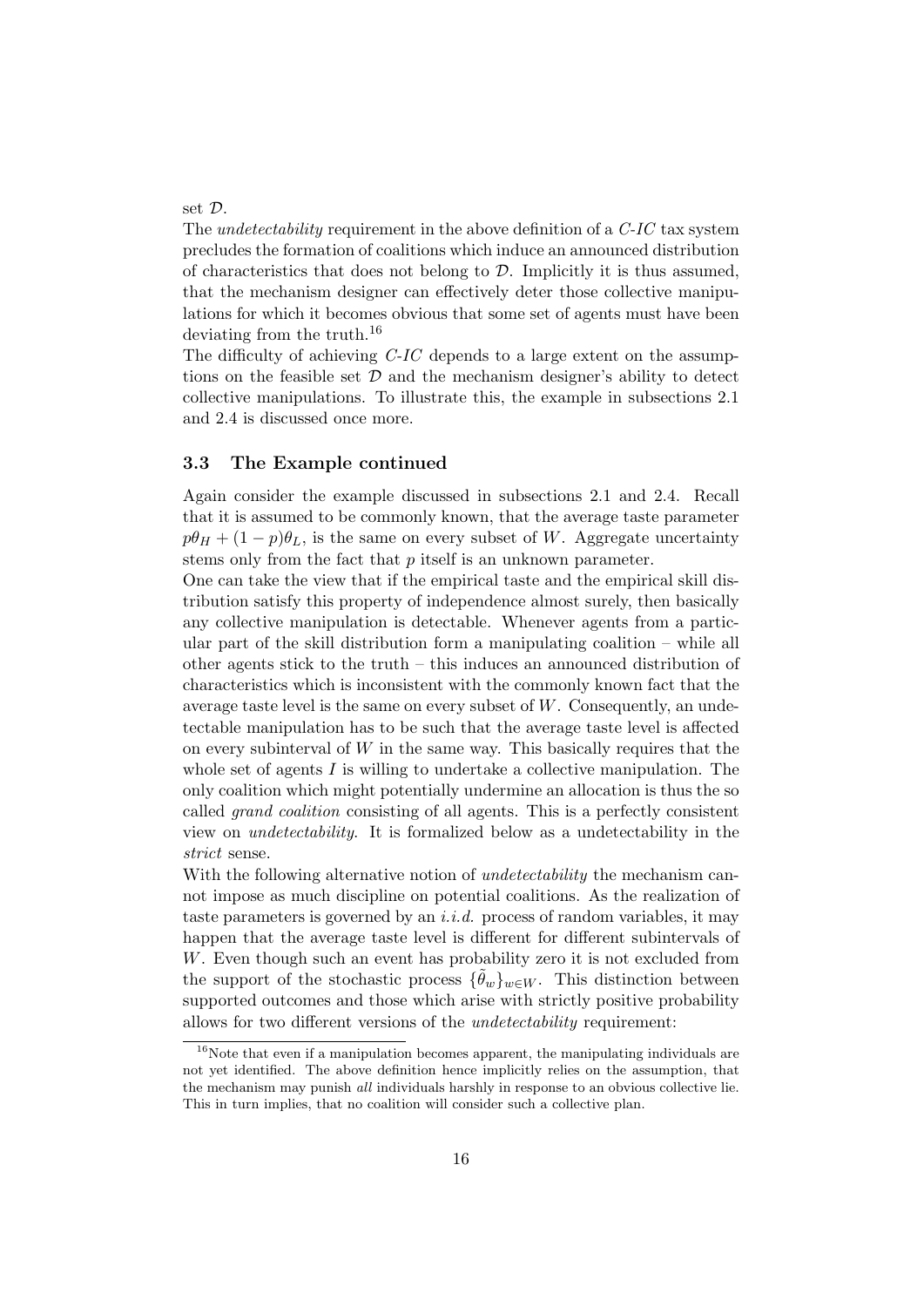Definition 5 Consider the application specified in subsections 2.1 and 2.4.

- i) A collective manipulation is weakly undetectable if the induced skill distribution is given by F.
- ii) A collective manipulation is strictly undetectable if the induced skill distribution is given by  $F$  and the induced taste distribution is such that average taste level is the same on every subinterval of the skill distribution.

Below, in section 5, the set of allocations which are not only I-IC but also  $C$ - $IC$  is characterized for this environment. As will become clear, which version of undetectability is used, has a huge impact on the set of admissible allocations.

#### 3.4 Related Concepts of Coalition-Proofness

The requirement of C-IC uses the notion of a *coalition-proof Nash equilib*rium that has been developed by Bernheim et al. (1986). These authors propose a refinement of the Nash equilibrium concept for games of complete information. As in this paper, the incentives coalition members face individually must not conflict with the action profile used by the coalition and, moreover, a conceivable collective manipulation has to be such that it does not provoke the formation of a further subcoalitions that depart from the initial coalitional plan (where a potentially deviating subcoalition would again have to meet these stability requirements.)

To relate their solution concept for games of complete information to the setting of this paper, the requirement of C-IC can be interpreted as follows. Suppose that, for some reason, the actual state of the economy  $D$  is commonly known among all individuals and that the mechanism designer is the only uninformed party. Still, the mechanism designer uses the revelation game to learn the actual state of the economy and to choose the level of public good provision  $Q(D)$  and the menu of private goods bundles  $B(D)$ . The revelation game has thus become a game of complete information.<sup>17</sup> Moreover, each  $D \in \mathcal{D}$  gives rise to a different complete information game. With this interpretation the requirement of C-IC can be stated as follows. C-IC holds if and only if in each such complete information game truthtelling is a stable best response for each coalition, given that all individuals outside the coalition tell the truth.

The insistence on stability of coalitions with respect to the formation of subcoalitions distinguishes the present paper from some recent contributions to

 $17$ Moore (1992) provides a survey of implementation problems in environments with complete information.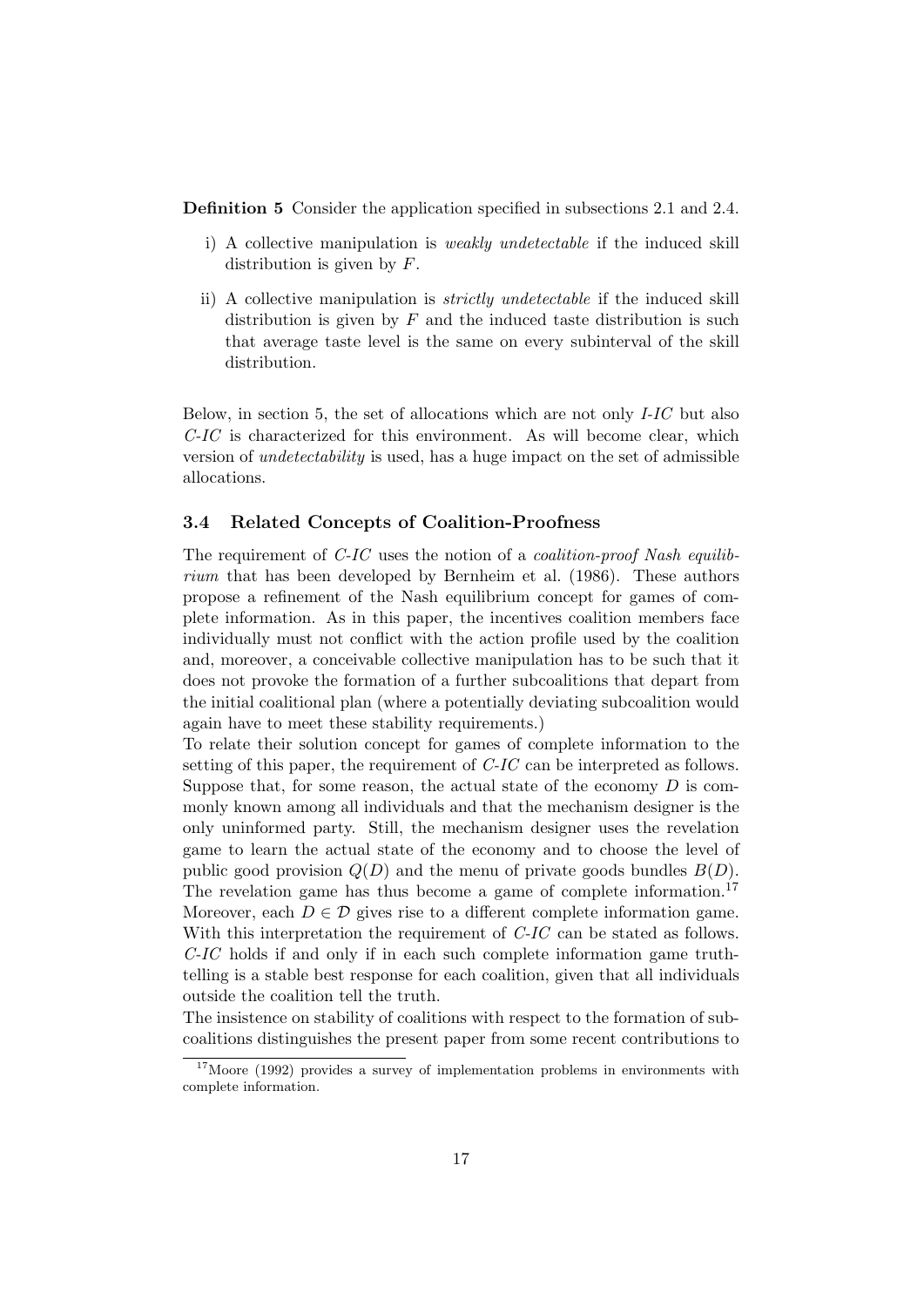the literature on mechanism design problems under the possibility of coalition formation. In a series of papers Laffont and Martimort (1997, 1999, 2000) incorporate a sequential Bayesian game of coalition formation into a mechanism design problem. These authors however only consider collective manipulations by the grand coalition. By contrast, Demange and Guesnerie (2001) allow for the formation of coalitions smaller than the grand coalition. As Laffont and Martimort they do not require stability with respect to the formation of subcoalitions. Instead they are concerned with concepts of the core in games of incomplete information without aggregate uncertainty.

#### 4 Separability

In this section the set of allocations that are feasible, I-IC and C-IC is analyzed under the assumption that the utility function  $U$  is additively separable. This allows to establish a property which proves very useful in applications: The different incentive concerns can be separated. The requirement of  $I$ -IC deals with the resolution of pure assignment uncertainty in the profile of skill parameters; i.e. it allows to solve the screening problem of identifying individual skill levels within a given cross-section distribution F. The postulate of C-IC is concerned with problem of information aggregation which arises due to the aggregate uncertainty in the joint distribution of skill and taste parameters. It turns out that, in order to ensure C-IC, it suffices to eliminate incentives for a collective manipulation of taste parameters. There is no need to worry about collective manipulations of reported skill parameters.

**Definition 6** A *utility allocation* is a mapping  $\tilde{U} : (D, \gamma) \mapsto \tilde{U}(D, \gamma)$ . A utility allocation  $\tilde{U}$  is said to be *implementable* if there exists an anonymous allocation  $[Q, A]$ , which is feasible, *I-IC* and *C-IC* and such that:

 $\forall D, \forall \gamma : \tilde{U}(D, \gamma) = U(Q(D), A(D, \gamma), \gamma)$ .

It will prove helpful to have an own terminology for coalitional manipulations which are based on a false report of taste parameters but which are truthful with respect to the reported skill parameters. A typical message profile of a manipulating coalition J which is such that,  $\forall j \in J$ , the reported skill parameter  $\hat{w}_j$  is equal to the true skill parameter  $w_j$  is henceforth called a partial taste manipulation and denoted by  $\hat{\gamma}_l^p$  $J<sup>p</sup>$ . To emphasize that some manipulation  $\hat{\gamma}_J$  is not partial, I write  $\hat{\gamma}_J = [\hat{w}_J, \hat{\theta}_J]$  with  $\hat{w}_J \neq w_J$ .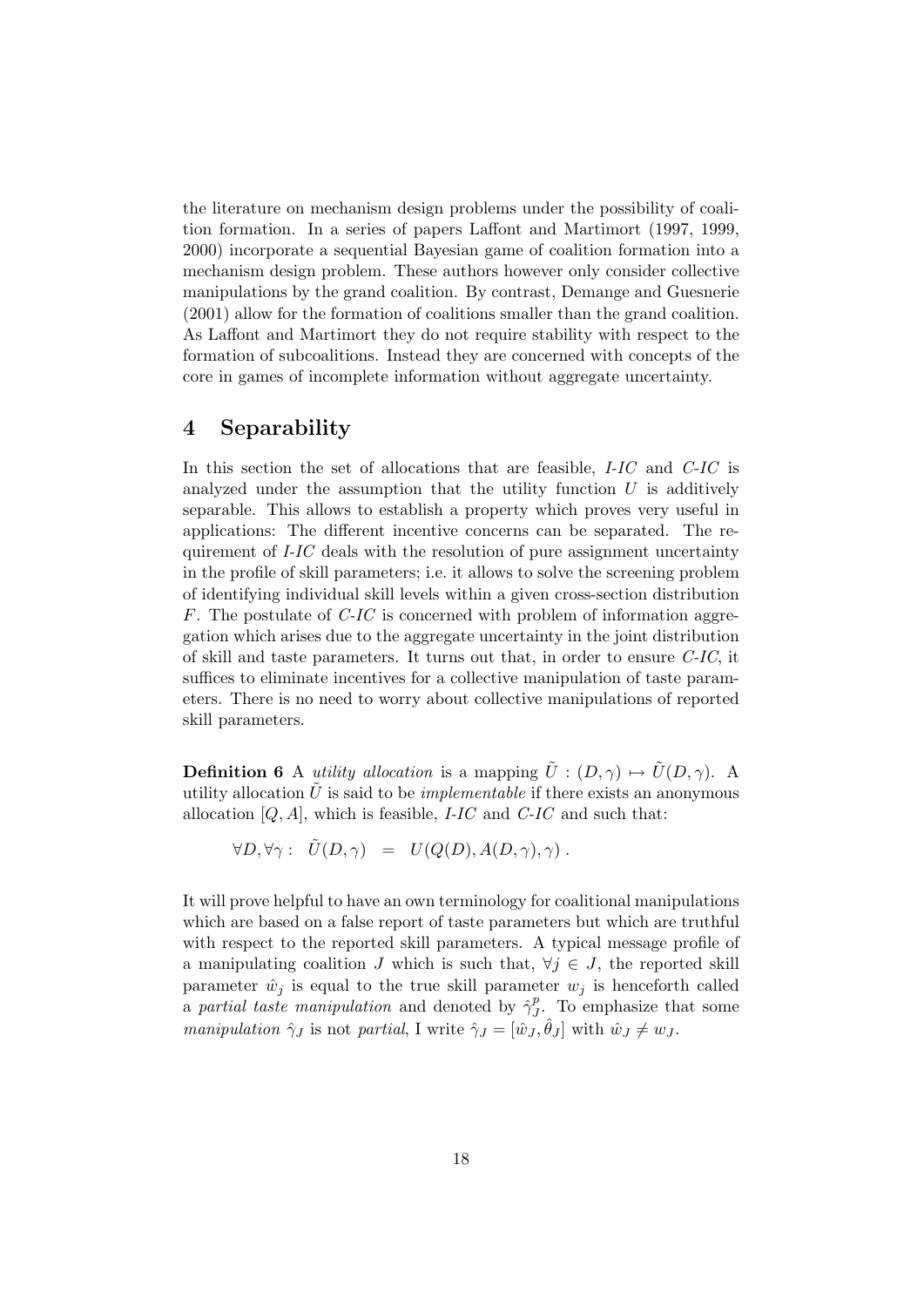#### Definition 7

i) A coalition  $J$  is said to possess a *partial taste manipulation* if there exists  $D \in \mathcal{D}$  and an *undetectable* partial manipulation  $\hat{\gamma}_j^p$  $J<sup>p</sup>$  that induces a state perception  $\hat{D}(\hat{\gamma}_{I}^{p})$  $J<sup>p</sup>(J, D)$ , which makes all members of J strictly better off relative to  $D$  (*unanimity*), prescribes for all its members taste announcements which are individually a best response in conjunction with a truthful skill announcement under state perception  $\hat{D}(\hat{\gamma}_j^p)$  $J^p, D)$ (individual stability), and is not threatened by further partial taste manipulations of subcoalitions, which satisfy all these requirements (collective stability).

An allocation is said to have the collective revelation of taste (C-RT) property if there does not a exist a coalition with a partial taste manipulation.

ii) A utility allocation is partially implementable if there exists an anonymous allocation  $[Q, A]$ , which is feasible, *I-IC*, has the *C-RT* property and is such that:

$$
\forall D, \forall \gamma: \quad \tilde{U}(D,\gamma) = U(Q(D), A(D,\gamma), \gamma) .
$$

Obviously, if an allocation is C-IC, then it has also the C-RT property. As a consequence, the set of implementable utility allocations is a subset of the set of partially implementable allocations. The following Lemma shows that the converse inclusion holds true as well. Hence, it justifies an analysis of allocations which possess only the C-RT property.

Lemma 1 Under assumptions 1 - 4, the set of implementable utility allocations is equal to the set of partially implementable utility allocations.

The proof is based on the observation that under aggregate stability with respect to the distribution of skill parameters, any conceivable undetectable collective manipulation which involves both taste and skill parameters can be mimicked by a partial manipulation which involves only reported taste parameters. Intuitively, any manipulation has to be undetectable. Hence, whenever a subset of agents J manipulates via some  $\hat{\gamma}_J = [\hat{w}_J, \hat{\theta}_J]$  with  $\hat{w}_J \neq w_J$ , this manipulation has to be such that the resulting distribution of announcements  $\hat{D}$  has a marginal skill distribution which is equal to F. But this implies that coalition  $J$  can induce  $D$  as well by a suitably chosen partial taste manipulation. As a consequence, it suffices to exclude the possibility of partial taste manipulations in order to establish the C-IC property.

The results in Lemmas 2 and 1 imply that, under assumptions 1-4, attention can be restricted to the set of feasible allocations which satisfy I-RP, NDT and C-RT. These observations are summarized in the following Theorem.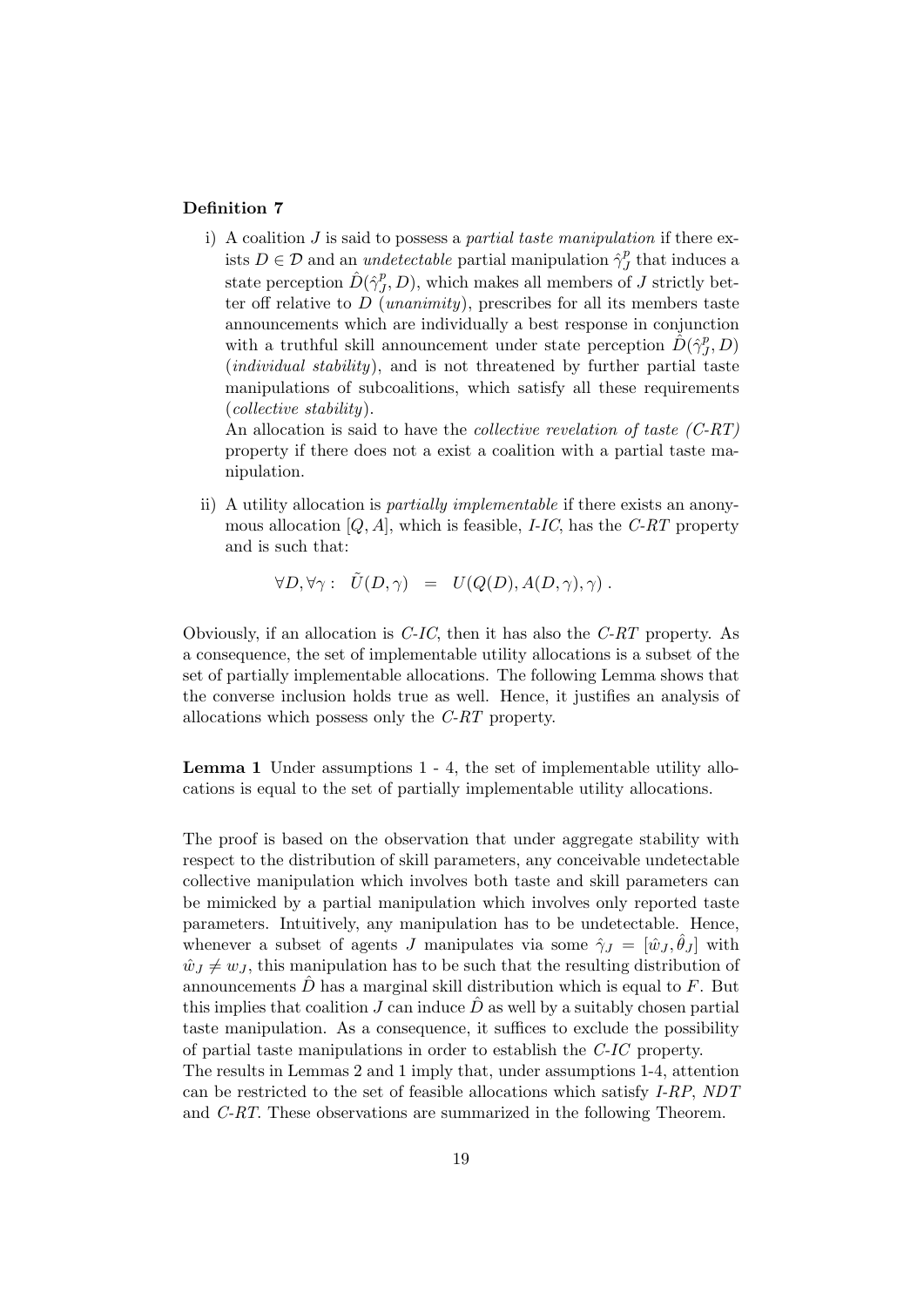Proposition 3 Under assumptions 1-4, any implementable utility allocation is also implementable via an allocation  $[Q, A]$  that satisfies the following properties: I-RP, NDT, C-RT and feasibility.

In Proposition 2 it was established that an allocation that is decentralizable by a tax system needs to be feasible, must not discriminate between individuals who differ in their views on public goods but are otherwise identical (NDT-property), and, finally, has to ensure that individuals are willing to reveal their earning ability  $(I-RP$ -property). These are the constraints that are familiar from the theory of optimal income taxation.

According to Proposition 3 one set of constraints has to be added if there is uncertainty about the distribution of preferences in the economy and individuals can form coalitions in order to manipulate the tax system and the provision rule for public goods. These  $C-RT$  constraints ensure that no group of agents gains from a collective lie on their taste parameter.

Form a more general perspective this result can be interpreted as follows. The constraints analyzed in the theory of optimal taxation are concerned with individual behavior under a given tax system. These constraints remain relevant in the present setting with aggregate uncertainty. In addition, there is a set of "*political economy constraints*" which addresses the ability of individuals to form interest groups if, prior to a decision on public good provision, information on preferences has to be acquired.

The C-RT constraints may seem rather opaque at the present level of abstraction. It is not obvious how to represent them by a well-defined set of constraints that could, for instance, be included in an exercise of solving for an optimal constrained efficient allocation. To illustrate the impact of the C-RT property the next section returns to the example discussed in subsections 2.1, 2.4 and 3.3.

#### 5 The Example continued

This section returns to the application already discussed in subsections 2.1, 2.4 and 3.3. For this environment the set of allocations that are feasible, I-IC and C-IC is explicitly characterized in the following. Finally, I briefly discuss the properties of optimal allocations that meet all these criteria. By Proposition 3 attention is restricted to allocations  $[Q, t]$  that satisfy I-RP, NDT, feasibility and the C-RT property. As has already been observed in subsection 2.4, the first three requirements are equivalent to the payment scheme t being such that the cost of public good provision is shared equally among all individuals, for every state  $p$  of the economy. Consequently, the remaining task is to characterize the provision rules  $Q : p \mapsto Q(p)$  that yield the C-RT property under such a payment scheme. To achieve this, the two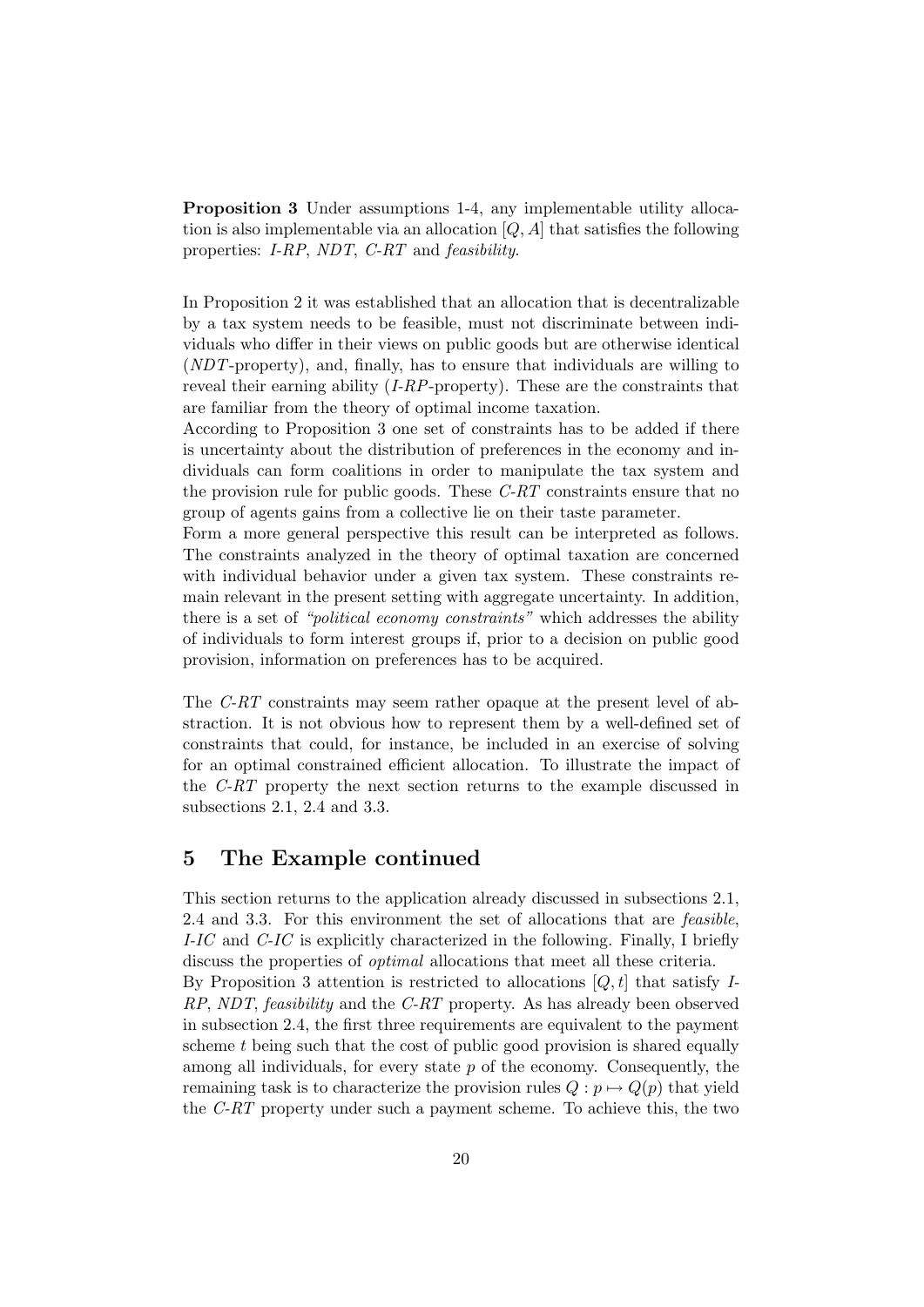versions of the undetectability requirement, that have been introduced in Definition 5 have to be distinguished.

#### 5.1 Undetectability in the strict sense

Recall that under *undetectability* in the strict sense the mechanism designer infers the actual value of the parameter p from a profile of reports  $\{\hat{\gamma}_i\}_{i\in I}$  $\{(\hat{\theta}_i, \hat{w}_i)\}_{i\in I}$  and is able to deter any manipulation such that the reported average taste level is different on different subintervals of W.

**Proposition 4** Suppose a manipulation is called undetectable if it is *strictly* undetectable in the sense of Definition 5. Any pair  $[Q, t]$  that satisfies *equal* cost sharing also satisfies the C-RT property if there do not exist  $p$  and  $p'$ such that,

$$
\forall w, \forall \theta: V(p, \theta, w) > V(p', \theta, w).
$$
\n
$$
(2)
$$

Under *undetectability* in the strict sense basically any provision rule  $Q$ :  $p \mapsto Q(p)$  is implementable if accompanied by equal cost sharing. The only additional restriction imposed by  $C-RT$  is that there must not exist a state of the world  $p$  such that all individuals unanimously agree that there exists a preferred outcome of the revelation game.<sup>18</sup> This implies in particular, that provision rule  $Q^*(p)$  which maximizes EW pointwise, is implementable.

#### 5.2 Undetectability in the weak sense

Under undetectability in the weak sense, an inconsistency of average taste levels on different subintervals of  $W$  is a possible event. The following assumption specifies how the mechanism designer responds to such an event.

**Assumption 6** The mechanism designer's perception of p is given by  $\mu({i |$  $\hat{\theta}_i = \theta_H$ , where  $\hat{\theta}_i$  is the taste announcement of individual i in the revelation game.<sup>19</sup>

According to Assumption 6, the mechanism designer takes the population share of individuals with a high taste parameter as the state of the economy.

<sup>&</sup>lt;sup>18</sup>This is a sufficient condition. (2) implies that there does not exist a partial taste manipulation for the *grand coalition* of all agents which satisfies Undetectability, Unanimity and Individual Stability.

<sup>&</sup>lt;sup>19</sup>Measurability of the set  $\{i \mid \hat{\theta}_i = \theta_H\}$  is again ensured with reference to Al-Najjar (2004). In his model of a large economy  $I$  is a countable set of infinitely many individuals and the set  $\{i \mid \hat{\theta}_i = \theta_H\}$  is measurable with respect to an appropriate generalization of the counting measure.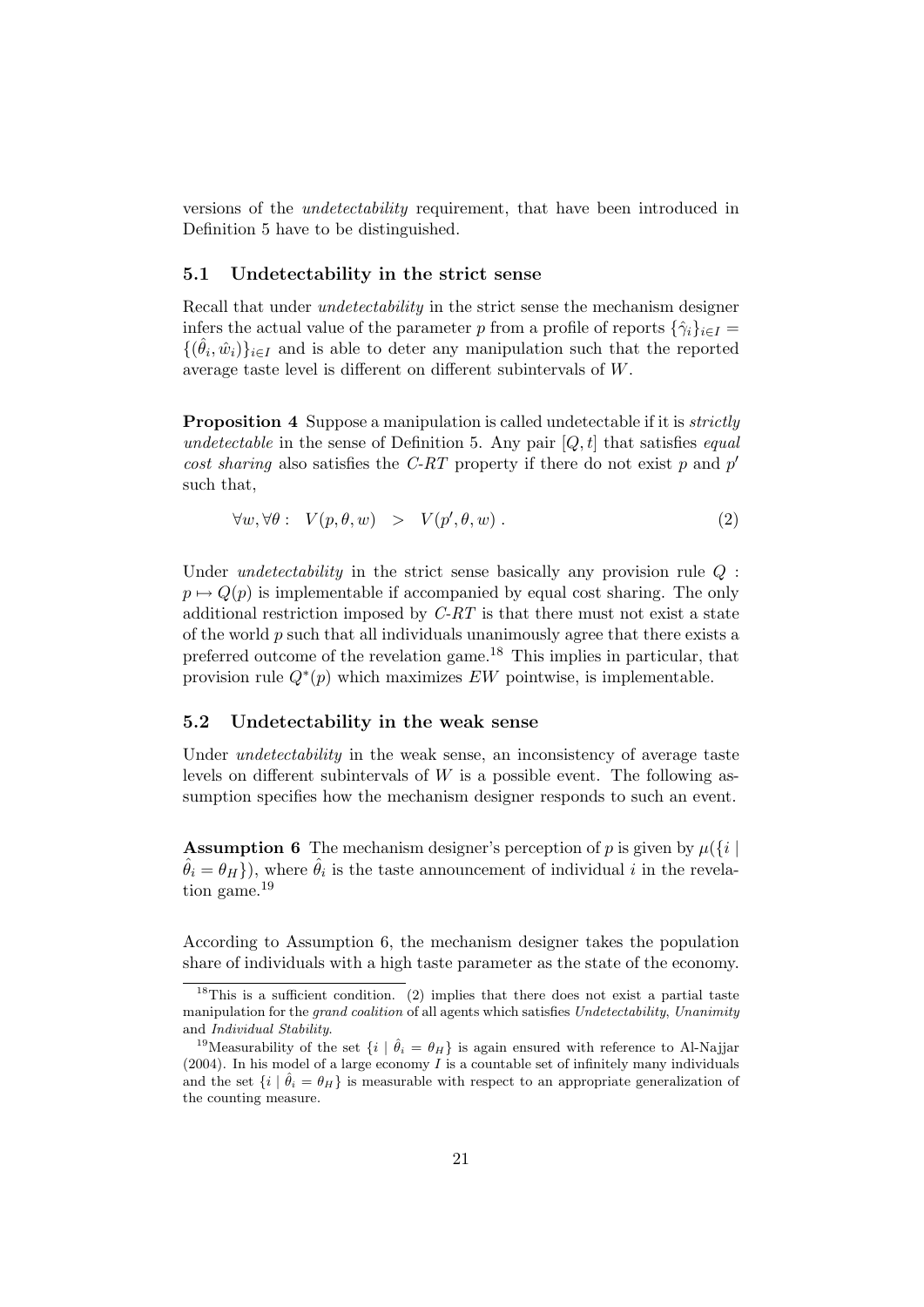Put differently, the mechanism designer chooses provision level  $Q(p)$  whenever he observes that  $\mu({i \mid \hat{\theta}_i = \theta_H})$  is equal to  $p^{20}$  Consequently, under assumption 6 there is an obvious channel along which a coalition might manipulate an allocation. Any partial taste manipulation that affects the population share of individuals who announce a high taste parameter has an effect on the level of public good provision. In particular, this implies that any partial taste manipulation that affects the average taste level on some subinterval of W becomes effective. The following proposition derives the implications of this property for the set of implementable allocations.

Proposition 5 Suppose that assumption 6 applies. Consider an allocation  $[Q, t]$  with equal cost sharing.  $[Q, t]$  has the C-RT property for any minimal coalition size  $\epsilon$  if and only if the following properties are satisfied.

- i)  $Q$  is a non-decreasing function of  $p$ .
- ii)  $V(p, \theta_L, \bar{w})$  is non-increasing and  $V(p, \theta_H, \bar{w})$  is non-decreasing in p.

The "if-part" in the proposition follows from the observations that, under a non-decreasing provision rule,  $V(p, \theta_L, \bar{w})$  is non-increasing in p only if an individual with effective valuation  $\theta_L\bar{w}$  always desires a small provision level over a large provision level. This implies that the same is true for any individual with an effective valuation  $\theta_L w \leq \theta_L \bar{w}$ . As a consequence, no individual with a low taste realization is willing to join a manipulating coalition that attempts to achieve a larger perception of the average taste parameter  $p$ , or, equivalently, a larger quantity of the public good. Analogously one shows that no individual with a high taste realization wants to achieve a smaller perception of p. Consequently, even with the opportunity to undertake manipulative collective actions, individuals cannot to better than to reveal their taste parameter.

The proof of the "only if-part" is based on the observation that whenever property i) or property ii) is violated, then there exists some small  $\epsilon$  such that the C-RT property fails. For instance, as shown in the appendix, if there exist p' and p with  $p' - p = \epsilon$  and  $Q(p') < Q(p)$ , then there exists a small coalition of individuals with a low taste realization that tries to induce the outcome  $Q(p')$  if the true state is p, or a coalition of high taste individuals that aims at  $Q(p)$  if the true state is p'. Hence, the C-RT property holds for any small  $\epsilon$  only if properties i) and ii) are fulfilled.

Using Proposition 5 it is easily verified that  $Q^*$ , the welfare maximizing

 $20$ The provision rule Q can thus be viewed as resulting from a voting procedure. To see this, interpret a high (low) taste announcement as a vote in favor of a large (small) level of public good provision. In this sense, the provision rule  $p \mapsto Q(p)$  specifies a provision level for each conceivable vote distribution; see Bierbrauer and Sahm (2006) for more details.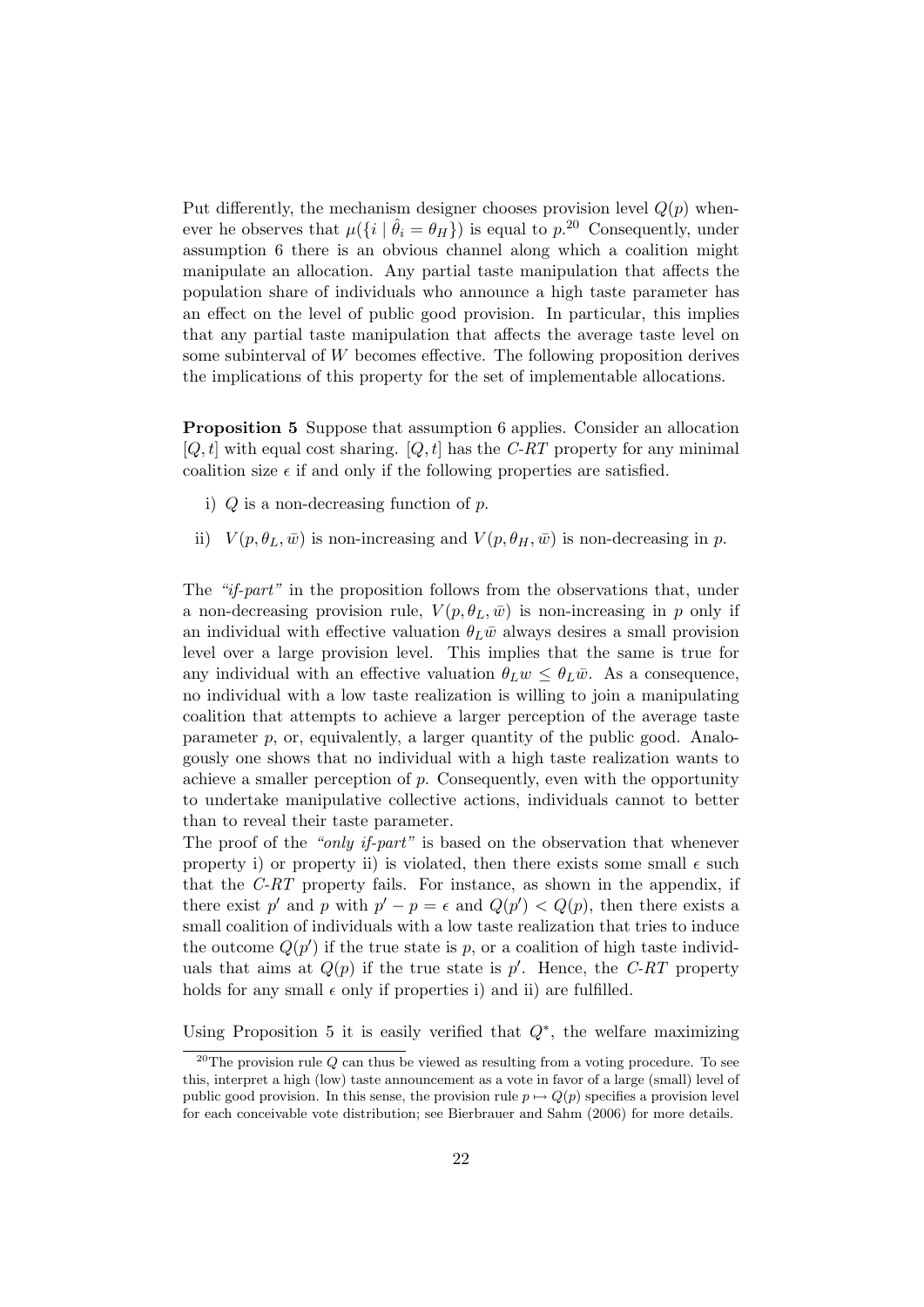provision rule under equal cost sharing, is not part of an implementable allocation. For instance, as has already been discussed in subsection 2.4, there exists a range of small values of  $p$  such that the indirect utility function under  $Q^*, V^*(p, \theta_L, \bar{w})$ , is strictly increasing in p.

To see that the requirement of  $C-RT$  can affect the properties of the optimal provision rule very drastically, suppose that the parameters of the model are such that  $\theta_L \bar{w} > \theta_H \psi$ ; i.e. an individual with a very low skill level and a high taste parameter has an effective valuation of the public good which high taste parameter has an effective valuation of the public good which is smaller than the one of an individual with a very high skill level and a low taste parameter. $^{21}$  It is easily verified that only a constant provision rule satisfies the  $C-RT$  property.<sup>22</sup> Put differently, the  $C-RT$  requirement is met only if information aggregation plays no role. In this case, the optimal provision rule is characterized by the condition  $Q(p) = Q^*(\frac{1}{2})$  $(\frac{1}{2})$  for all p.

### 6 Concluding Remarks

This paper has introduced the notion of a collective incentive compatible tax system. Such a tax system acquires private information of individuals on their preferences in a way that does not leave scope for collective manipulations.

The theory of optimal taxation has traditionally been concerned with an optimal use of a given set of tax instruments that takes the behavioral responses of individuals to changes in the tax system into account. The additional requirement of collective incentive compatibility captures that individuals may also respond collectively to the tax policy they are confronted with. One might thus hope that the study of *collective incentive compatible* tax system provides a link between the normative approach in the theory of optimal taxation and the field of political economics.

However, the definition of a collectively incentive compatible allocation as such is rather involved and does not immediately provide a well defined set of constraints. The approach adopted in this paper (and as well in Bierbrauer (2005)) has thus been to look at a more structured environment in which this requirement can be represented by a tractable set of inequality constraints.

The question whether there is an alternative to this problem-specific approach which yields a more general characterization of individually and collectively incentive compatible allocations is left to future research.

<sup>&</sup>lt;sup>21</sup>For the optimal provision rule under the assumption  $\theta_L \leq \theta_H \omega$ , the reader is referred to Bierbrauer and Sahm (2006). Even though that paper is concerned voting mechanisms it arrives at the same characterization of implementable provision rules as Proposition 5.

<sup>&</sup>lt;sup>22</sup>To see this, let  $p' > p$ . Property i) in Proposition 5 implies  $Q(p') \geq Q(p)$ . Property ii) implies that  $\theta_H \psi(Q(p') - Q(p)) \geq K(Q(p')) - K(Q(p)) \geq \theta_L \bar{w}$ . With  $\theta_L \bar{w} > \theta_H \psi$  the only way to satisfy all these conditions is to have  $Q(p) = Q(p')$ .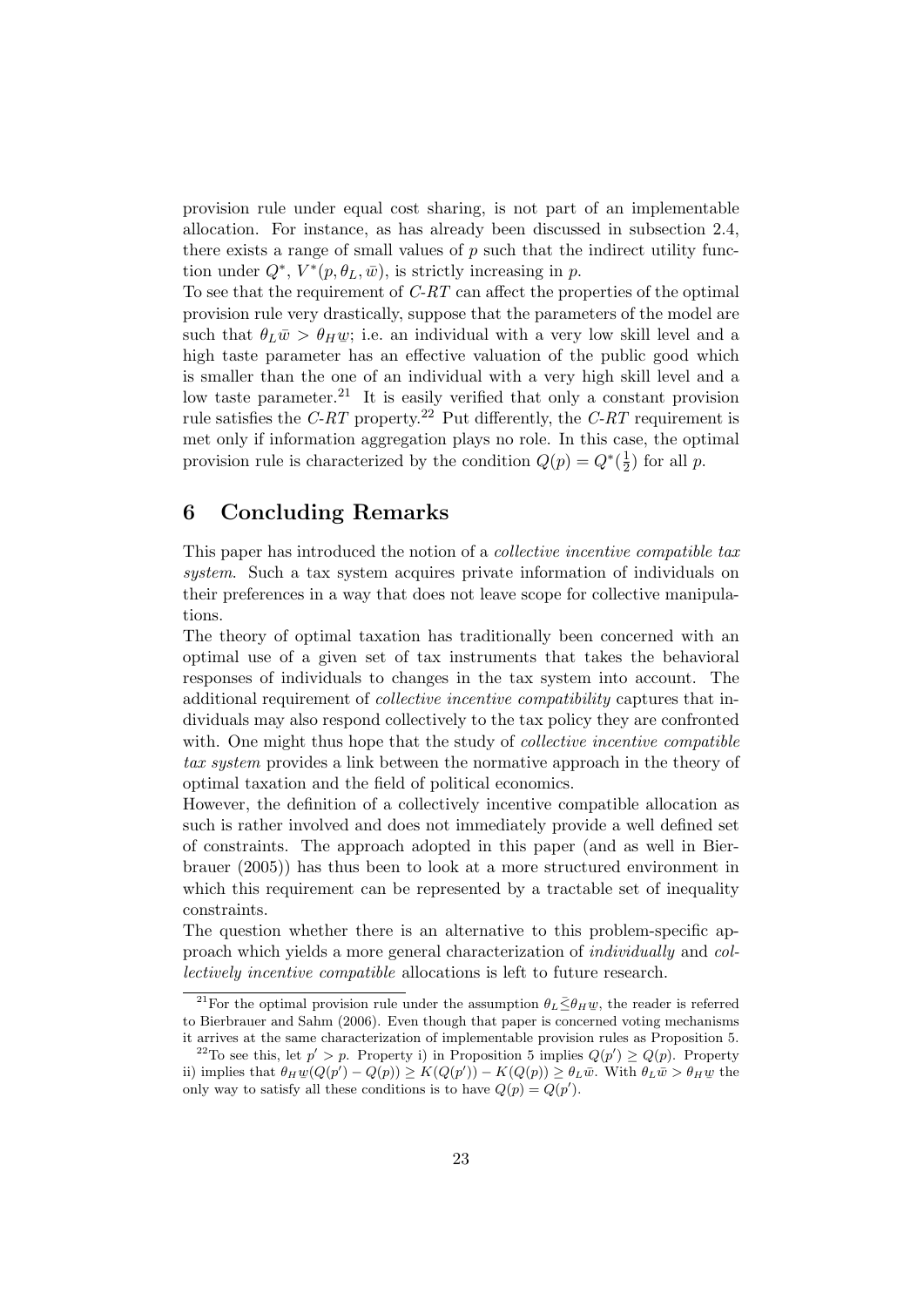### A Appendix

#### Statement and Proof of Revelation Principle

An *anonymous mechanism* M is a game form consisting of a message space R, a provision rule for the public good and a menu of consumption-income combinations. To describe these functions denote by  $\Delta_R$  the set of cumulative distribution functions (cdfs) on R and denote a typical element of  $\Delta_R$ by  $\rho$ . An anonymous mechanism is defined by the mappings:

$$
Q^M : \Delta_R \to \mathbb{R}_+, \ \rho \mapsto Q^M(\rho) ,
$$
  

$$
A^M : \Delta_R \times R \to \mathbb{R}_+^2, \ (\rho, r) \mapsto A^M(\rho, r) .
$$

A direct anonymous mechanism  $\overline{M}$  is an anonymous mechanism which satisfies  $R = \Gamma$  and is summarized by the functions

$$
Q^{\bar{M}}: \Delta_{\Gamma} \to \mathbb{R}_{+}, D \mapsto Q^{\bar{M}}(D),
$$
  

$$
A^{\bar{M}}: \Delta_{\Gamma} \times \Gamma \to \mathbb{R}^{2}_{+}, (D, \gamma) \mapsto A^{\bar{M}}(D, \gamma).
$$

Note that the domain of a direct anonymous mechanism does not coincide with the one of an anonymous allocation defined in the body of the text. The reason is that an anonymous allocation specifies the level of public good provision Q and the menu of consumption-income pairs A only for cdfs which belong to the feasible set  $D$ . By contrast, a *direct anonymous mechanism* specifies an outcome of the game for each distinguishable action profile, that is, for each distribution of announcements in  $\Delta_{\Gamma}$ .

Consider the game induced by an anonymous mechanism  $M$ . A strategy s for an agent assigns a report to each possible value of individual characteristics. Formally:

$$
s:\Gamma\to R:r=s(\gamma)\ .
$$

Denote the set of possible strategies by S.

The game induced by anonymous mechanism  $M$  has an *equilibrium in dominant strategies* if there exists a mapping  $s^*$  such that  $\forall \gamma, \forall \rho \in \Delta_R$  and  $\forall s \in S$ :

$$
U(Q^M(\rho), A^M(\rho, s^*(\gamma)), \gamma) \ge U(Q^M(\rho), A^M(\rho, s(\gamma)), \gamma) .
$$

In words: Each type  $\gamma$  has a best response  $s^*(\gamma)$ , which applies independently of the behavior of others, i.e. which is optimal for all  $\rho \in \Delta_R$ .

An anonymous mechanism M implements an anonymous allocation in dom*inant strategies* if the game induced by  $M$  has an equilibrium in dominant strategy  $s^*$  which satisfies  $\forall \gamma$  and  $\forall D \in \mathcal{D}$ :

$$
Q(D) = Q^M(\rho^*(D))
$$
 and  $A(D, \gamma) = A^M(\rho^*(D), s^*(\gamma))$ ,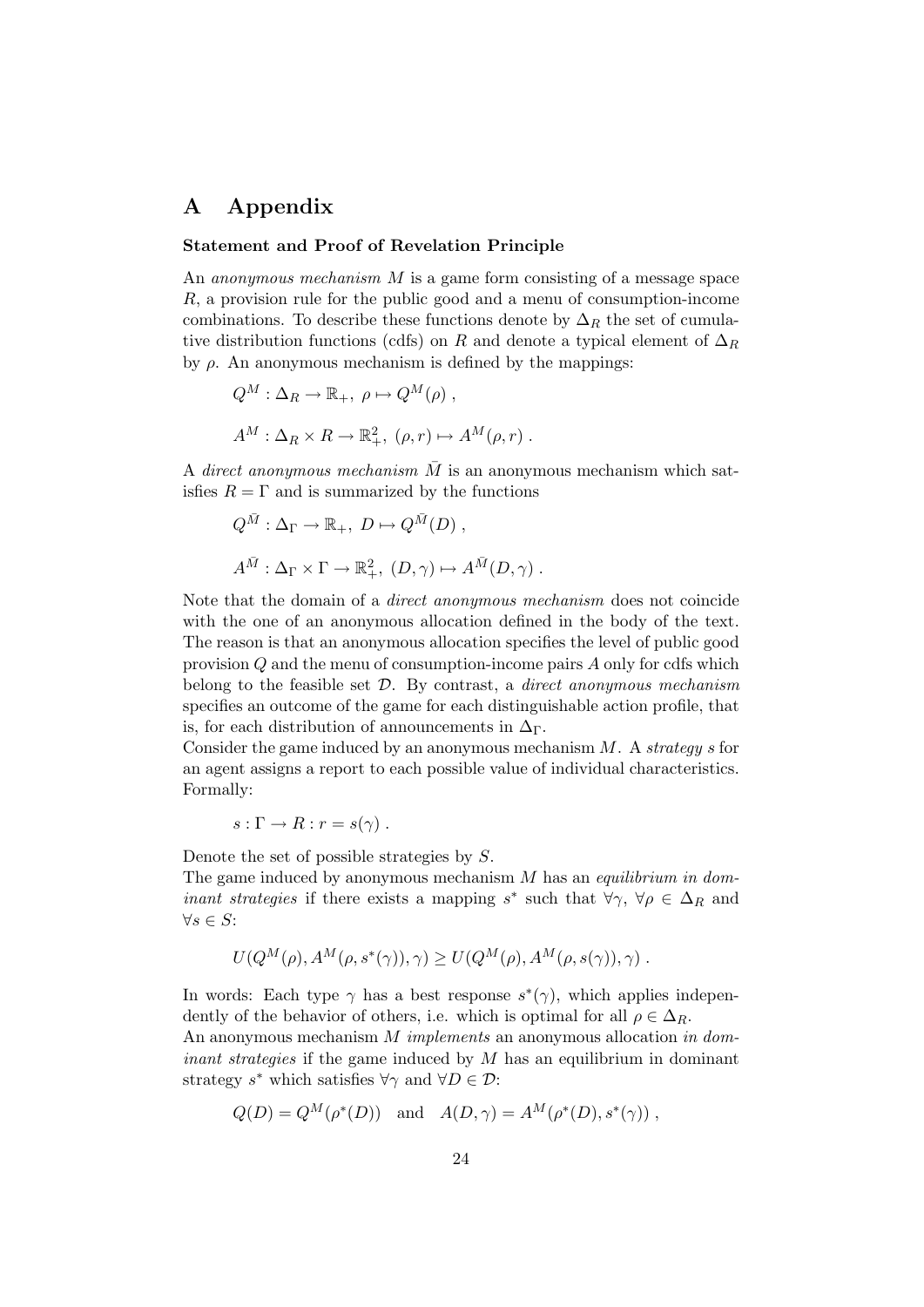where  $\rho^*(D)$  is the distribution of reports generated by  $s^*$  if the state of the economy is D. Put differently  $\rho^*(D)$  is the distribution on R induced by the message profile  $\{s^*(\gamma_i)\}_{i\in I}$  if the cdf that corresponds to the profile of characteristics in  $\{\gamma_i\}_{i\in I}$  is D.

Consider the game induced by a direct anonymous mechanism  $\overline{M}$ . Truthtelling is a strategy defined by  $s(\gamma) = \gamma$  for all  $\gamma \in \Gamma$ . Truth-telling by all agents is an equilibrium in dominant strategies provided that  $\forall \gamma, \forall \hat{\gamma}$  and  $\forall D \in \Delta_{\Gamma}$ :

$$
U(Q^{\bar{M}}(D), A^{\bar{M}}(D,\gamma), \gamma) \ge U(Q^{\bar{M}}(D), A^{\bar{M}}(D,\hat{\gamma}), \gamma).
$$
\n(3)

An anonymous allocation is truthfully implementable in dominant strategies if there exists a direct anonymous mechanism  $M$  that implements it such that truth-telling is a dominant strategy; i.e. truthful implementation requires that truth-telling by all agents is an equilibrium in dominant strategies in the game induced by  $\overline{M}$ , and in addition  $\forall \gamma$  and  $\forall D \in \mathcal{D}$ :

$$
Q(D) = Q^{\bar{M}}(D) \quad \text{and} \quad A(D, \gamma) = A^{\bar{M}}(D, \gamma) . \tag{4}
$$

Lemma 2 An anonymous allocation rule is *I-IC* if and only if it is truthfully implementable.

Proof The if-part follows from substituting the equations in (4) into the inequalities in (3), for  $D \in \mathcal{D}$ . This yields the definition of an *I-IC* allocation. To prove the only if-part, suppose that the pair  $[Q, A]$  is an I-IC anonymous allocation rule. It has to be shown that there exists a direct anonymous mechanism  $[Q^{\bar{M}}, A^{\bar{M}}]$  which implements  $[Q, A]$ . This direct anonymous mechanism has to be such that the incentive structure is preserved, i.e. such that truth-telling is a dominant strategy. It can for instance be constructed as follows. For all  $\gamma \in \Gamma$  and all  $D \in \mathcal{D}$  choose  $[Q^{\bar{M}}, A^{\bar{M}}]$  such that (4) holds. For all  $D \in \Delta_{\Gamma} \backslash \mathcal{D}$  and  $\gamma \in \Gamma$ , let  $Q(D) = \text{constant}$  and  $A(D, \gamma) = \text{constant}.$ 

Proposition 6 (Revelation Principle) An anonymous allocation is implementable if and only if it is truthfully implementable.

**Proof** The if-part is trivial. Suppose  $[Q, A]$  is implementable by some mechanism M. Then there exists a function  $s^*$  such that  $\forall \gamma, \forall \gamma, \forall D \in \mathcal{D}$ :

$$
U(Q^M(\rho^*(D)), A^M(\rho^*(D), s^*(\gamma)), \gamma) \geq U(Q^M(\rho^*(D)), A^M(\rho^*(D), s^*(\hat{\gamma})), \gamma).
$$

П

(In words: In a dominant strategy equilibrium, the following has to be true. The actions prescribed by the equilibrium strategy  $s^*$  are such that no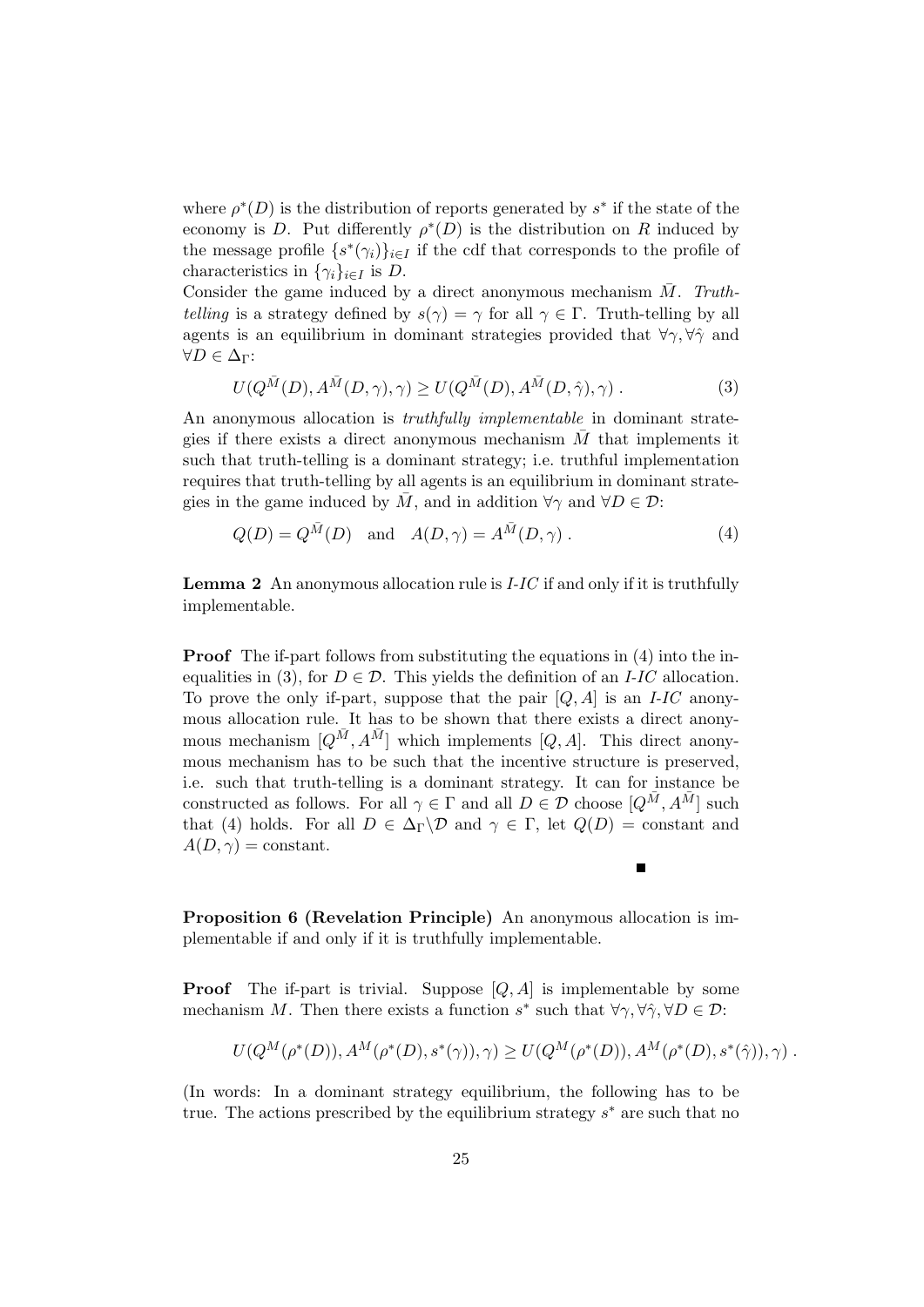type wants to deviate to an action prescribed for another type, taking the distribution over equilibrium actions as given.) and such that  $\forall \gamma, \forall D \in \mathcal{D}$ :

$$
Q(D) = Q^M(\rho^*(D))
$$
 and  $A(D, \gamma) = A^M(\rho^*(D), s^*(\gamma))$ .

Combining those statements yields the definition of truthful implementability or equivalently of an I-IC anonymous allocation.

#### Proof of Taxation Principle in Example 2.

 $\overline{\ }$ " $\leftarrow$ ": Consider a feasible anonymous allocation. Suppose it is an income tax but not *I-IC*. Then there exist  $\gamma$ ,  $\hat{\gamma}$  and *D* such that

$$
U(Q(D), A(D, \gamma), \gamma) < U(Q(D), A(D, \hat{\gamma}), \gamma) .
$$

Using that for all  $\gamma$ ,  $A(D, \gamma) = [Y(D, \gamma) - T(D, Y(D, \gamma)), Y(D, \gamma)],$  this is equivalent to

$$
U(Q(D), Y(D, \gamma) - T(D, Y(D, \gamma)), Y(D, \gamma), \gamma)
$$
  

$$
< U(Q(D), Y(D, \hat{\gamma}) - T(D, Y(D, \hat{\gamma})), Y(D, \hat{\gamma}), \gamma) .
$$

But this contradicts that  $\forall D, \forall \gamma$ :

$$
Y(D, \gamma) \in \arg \max_{Y} U(Q(D), Y - T(D, Y), Y, \gamma)
$$

" $\Longrightarrow$ ": Consider a feasible and *I-IC* allocation and construct T as follows:

i) For any x such that there is D and  $\gamma$  with  $Y(D, \gamma) = x$  define  $T(D, x)$ by the equation<sup>23</sup>

$$
T(D,x) = Y(D,\gamma) - C(D,\gamma) .
$$

Obviously, this choice ensures that under  $T$ , consumption equals after tax income and that budget balance holds.

ii) For all other levels of Y set  $T(D, x) = x^{24}$ 

<sup>&</sup>lt;sup>23</sup>Note that his equation uniquely determines  $T(D, x)$ . If not, one had, for given D, different consumption levels corresponding to the same income requirement; hence a contradiction to individual incentive compatibility, assuming monotonicity of preferences.

 $24$ It is implicitly assumed that, for any agent, zero consumption implies a utility level of  $-\infty$  and that hence the corresponding Y is never chosen, whenever there is an alternative with positive consumption available.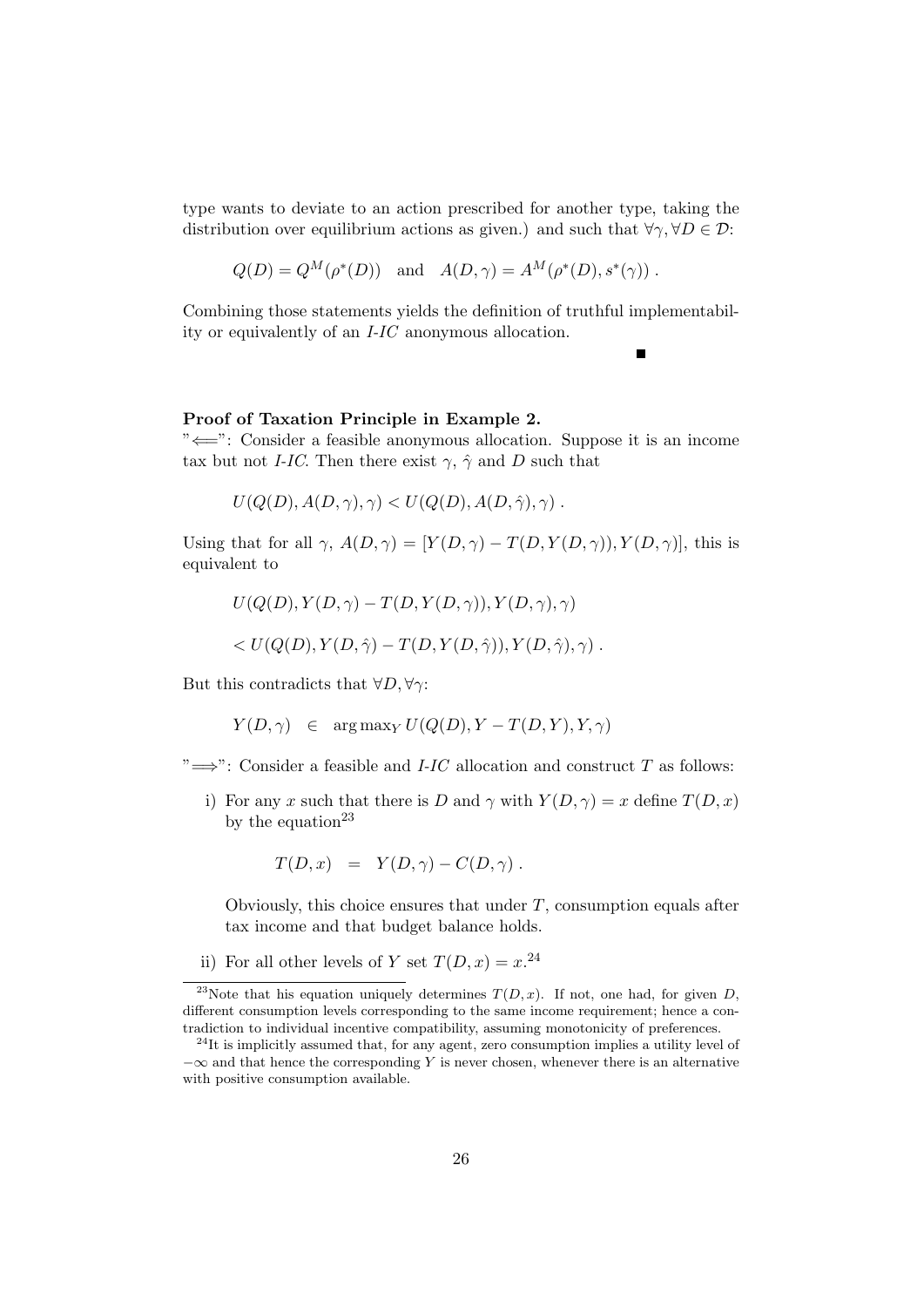Now suppose this function T does not satisfy the property that  $\forall D, \forall \gamma$ :

 $Y(D, \gamma) \in \arg \max_{Y} U(Q(D), Y - T(D, Y), Y, \gamma)$ 

Then there exist  $\gamma, \hat{\gamma}$  and D such that

$$
U(Q(D), Y(D, \gamma) - T(D, Y(D, \gamma)), Y(D, \gamma), \gamma)
$$
  

$$
< U(Q(D), Y(D, \hat{\gamma}) - T(D, Y(D, \hat{\gamma})), Y(D, \hat{\gamma}), \gamma) .
$$

or using that for all  $\gamma$ ,  $A(D, \gamma) = [Y(D, \gamma) - T(D, Y(D, \gamma)), Y(D, \gamma)],$ 

$$
U(Q(D), A(D, \gamma), \gamma) < U[Q(D), A(D, \hat{\gamma}), \gamma] \, .
$$

This contradicts I-IC.

Proof of Proposition 2. To proof the only if-part note that, because preferences satisfy Assumption 1, the NDT-U property is an implication of I-IC. Obviously I-RP is also an implication of I-IC. To prove the ifpart, suppose an allocation rule, such that the  $NDT-U$  and the I-RP property hold, is not *I-IC*. Then there exist  $(\theta, w)$  and  $(\theta, \hat{w})$  and D such that  $u(A(D, \theta, w), w) < u(A(D, \hat{\theta}, \hat{w}), w)$ . Using NDT-U and I-RP one has:

 $\blacksquare$ 

$$
u(A(D,\theta,\hat{w}),w) = u(A(D,\theta,\hat{w}),w) \leq u(A(D,\theta,w),w).
$$

Hence, a contradiction.

Proof of Lemma 1. It has to be shown that any partially implementable utility allocation is implementable. Suppose to the contrary that there exists a partially implementable utility allocation  $U$ , which is not implementable.

i) Denote by  $[Q, A]$  the feasible, *I-IC* and *C-RT* allocation which partially implements  $\tilde{U}$ . By hypothesis  $\tilde{U}$  is not implementable. Hence, there must exist D and a coalition J and a manipulation  $\hat{\gamma}_J = [\hat{w}_J, \hat{\theta}_J]$ with  $\hat{w}_J \neq w_J$  such that, by Undetectability,  $\hat{D}(\hat{\gamma}_J, D) \in \mathcal{D}$  and,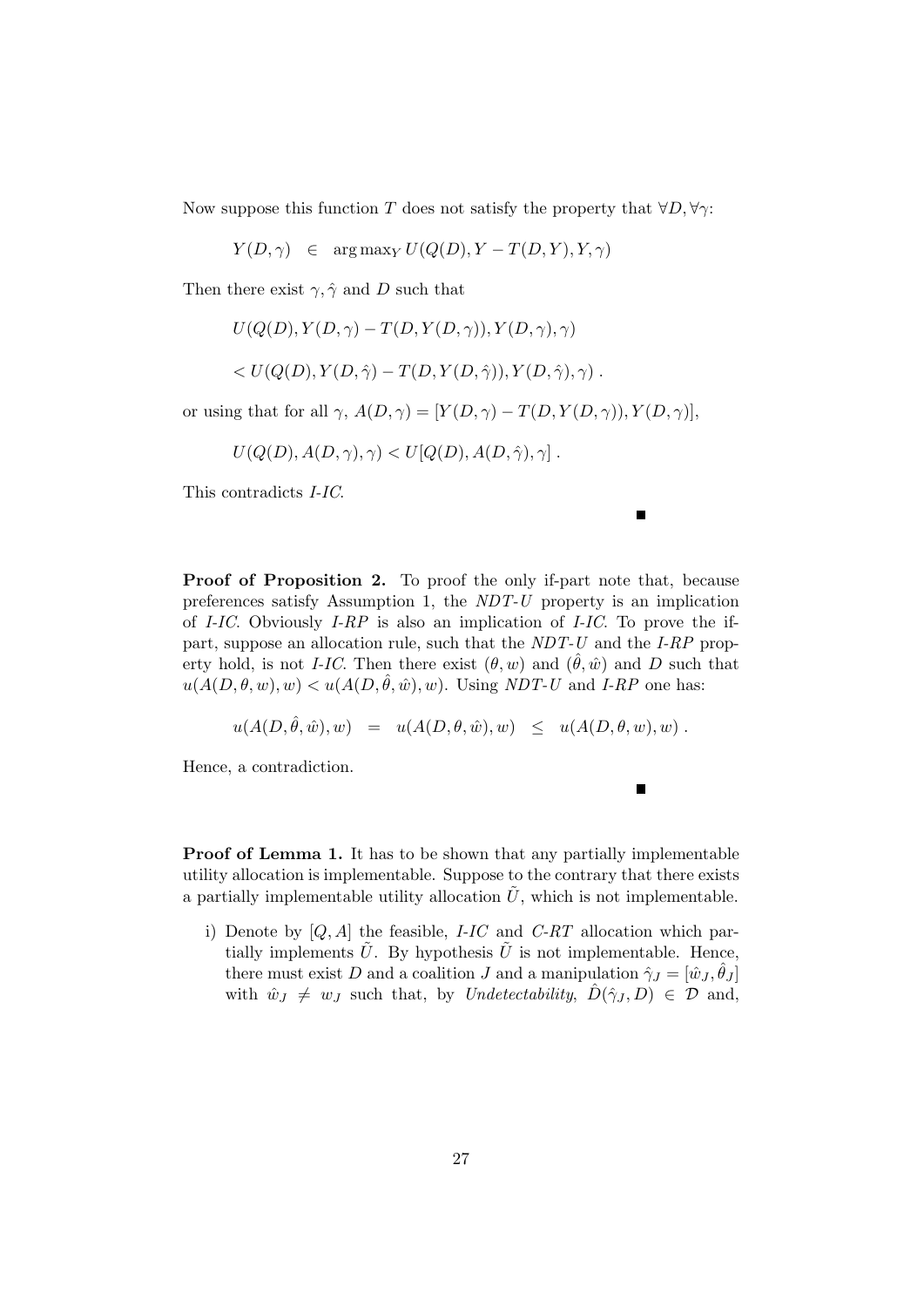$\forall i \in J$ , by *Individual Stability* and *Unanimity* 

$$
v(Q(\hat{D}(\hat{\gamma}_J, D)), \theta_i) + u(A(\hat{D}(\hat{\gamma}_J, D), \hat{\theta}_i, \hat{w}_i), w_i)
$$
  
= 
$$
v(Q(\hat{D}(\hat{\gamma}_J, D)), \theta_i) + u(A(\hat{D}(\hat{\gamma}_J, D), \theta_i, w_i), w_i)
$$
  
> 
$$
v(Q(D), \theta_i) + u(A(D, \theta_i, w_i), w_i)
$$
 (5)

and such that collective stability holds.

ii) Claim. The coalition J can induce the announced distribution  $\hat{D}(\hat{\gamma}_J, D)$ also via some partial taste manipulation  $\hat{\gamma}_{j}^{p}$  $^p_J$ .

Proof. There is aggregate stability with respect to the marginal distribution of skill parameters. Hence, any undetectable manipulation  $\hat{\gamma}_J$ with  $\hat{w}_J \neq w_J$  has to be consistent with the commonly known skill distribution  $F$ . The manipulation of  $J$  presumes that all individuals not in  $J$  reveal their characteristics truthfully. Hence, to be undetectable,  $\hat{\gamma}_J$  has to be such that the distribution of skill announcements within coalition  $J$  is equal to the true skill distribution within coalition  $J$ . But this implies that the outcome achieved via  $\hat{\gamma}_J$  is also induced if all members of J reveal their skill parameter truthfully and choose a suitable profile of announced taste parameters. I.e. for given  $\hat{\gamma}_J$  with  $\hat{w}_J \neq w_J$ , there exists  $\hat{\gamma}_J^p$  with  $\hat{w}_J = w_J$  such that  $\hat{D}(\hat{\gamma}_J, D) = \hat{D}(\hat{\gamma}_J^p)$  $_{J}^{p},D).$ 

- iii) *Claim.* The partial taste manipulation  $\hat{\gamma}_{j}^{p}$  $J<sup>p</sup>$  defined with reference to  $\hat{\gamma}_J$ in ii) satisfies Individual Stability and Unanimity. Proof.  $\hat{\gamma}_J^p$  $J<sup>p</sup>$  is a partial taste manipulation. Under the separability assumption 1, I-IC implies the NDT property. Hence, any partial manipulation satisfies Individual Stability. Unanimity follows from  $\hat{D}(\hat{\gamma}_J, D) = \hat{D}(\hat{\gamma}^p_J)$  $_J^p$ , D) and the inequality in (5).
- iv) If  $\hat{\gamma}^p_J$  was collectively stable with respect to partial taste manipulations by subcoalitions of  $J$ , then this would contradict, the  $C-RT$  property of utility allocation  $\tilde{U}$ . Hence, I assume in the following that  $\hat{\gamma}_{j}^{p}$  $j^p$  is not collectively stable with respect to partial taste manipulations by subcoalitions of J. I.e. if the true distribution of characteristics in the economy is  $D$  and coalition  $J$  has induced the announced distribution  $\hat{D}(\hat{\gamma}_J, D)$ , then there exists a subcoalition  $J'$  of  $J$  with a partial taste manipulation  $\tilde{\gamma}_{J'}^p \neq \hat{\gamma}_{J'}^p$  which induces a state perception  $\hat{D}(\tilde{\gamma}_{J'}^p, \hat{\gamma}_{J}^p$  $(\mathcal{J}_{\mathcal{J}\setminus J'}, D) \in \mathcal{D}$  (*Undetectability*), which is strictly preferred by all members of J' relative to  $\hat{D}(\hat{\gamma}_J, D)$  (Unanimity), is individually stable and does not provoke partial taste manipulations by further subcoalitions (*collective stability*).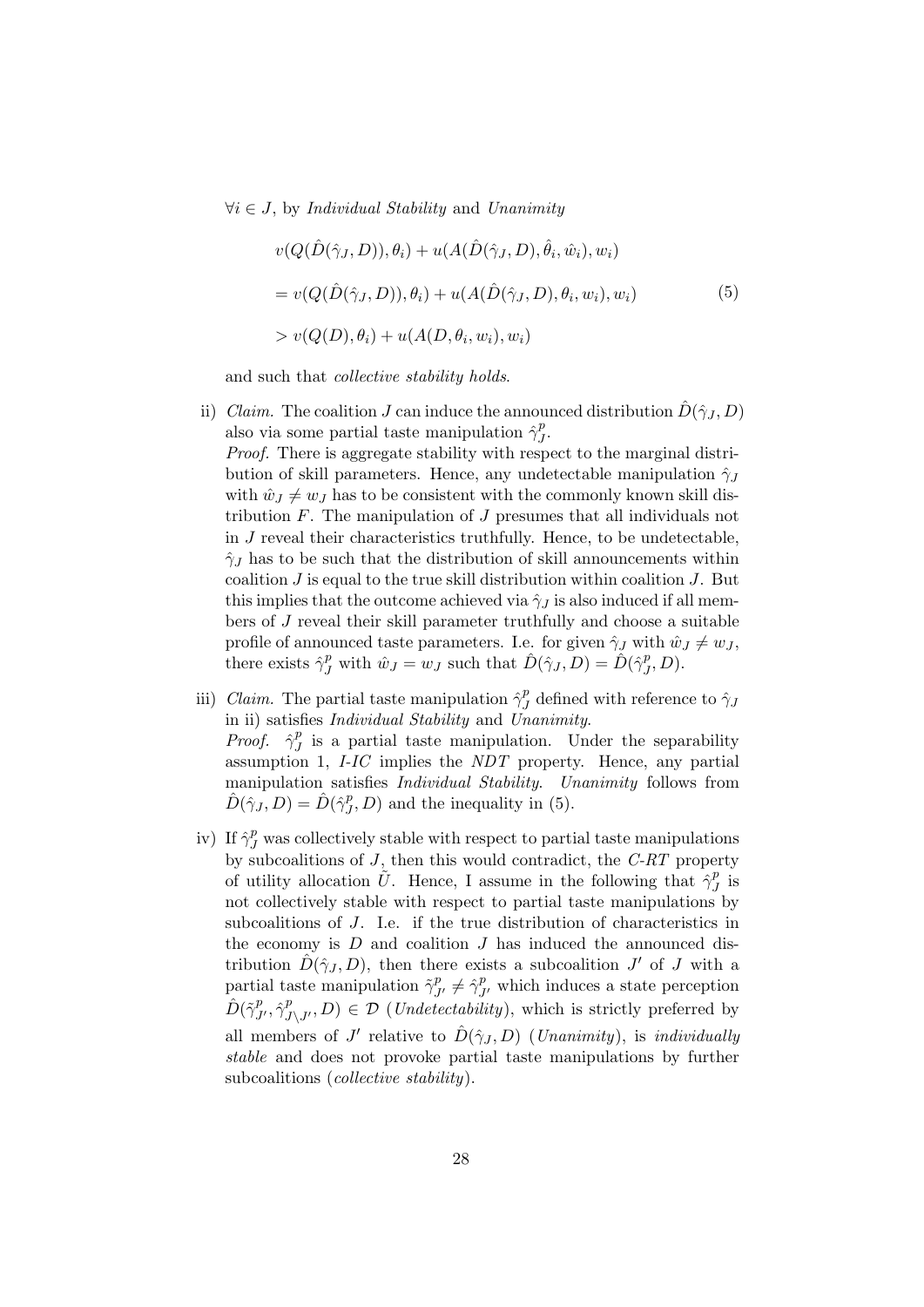v) *Claim*. It has to be true that the partial taste manipulation  $\tilde{\gamma}_{J'}^p$  by subcoalition  $J'$  characterized in iv) is not collectively stable with respect to all manipulations  $\bar{\gamma}_{J''} \neq \tilde{\gamma}_{J''}$  with  $\bar{w}_J \neq w_J$  by subcoalitions  $J''$  of  $J'$ .

*Proof.* Suppose otherwise. Then this partial taste manipulation  $\tilde{\gamma}_i^p$  $J'$ could be used by the set  $J'$  to manipulate the initial manipulation of allocation [Q, A] by coalition J via  $\hat{\gamma}_I$  in step i), thereby contradicting the collective stability of this manipulation.

vi) The reasoning established so far has a recursive structure: The starting point was in step i) an allocation  $[Q, A]$ , which is not vulnerable by partial taste manipulations but by a joint manipulations  $\hat{\gamma}_J$  of both taste and skill parameters. In steps ii)-v) it has been shown that this implies the existence of a subcoalition  $J'$  of  $J$  which possess a partial taste manipulation  $\tilde{\gamma}_{J'}^p$  which does not provoke further partial taste manipulations by subcoalitions of  $J'$  but further joint manipulations of both taste and skill parameters by subcoalitions of  $J'$ .

Now the reasoning in steps  $i$ ) - v) can be applied again to show that this implies the existence of a subcoalition  $J''$  of  $J'$  which possess a partial taste manipulation but provokes further joint manipulations of both taste and skill parameters by subcoalitions of  $J''$  etc.

However, as a consequence of definition 3, any chain of successive formation of subcoalitions has a finite length. Hence, after a finite number of repeated applications of the reasoning in steps i) - v) one ends up with a situation in which a subcoalition  $J^x$  of minimal size – that is,  $J^x$ possesses no further subcoalitions – possess a joint manipulations of both taste and skill parameters but not a partial taste manipulation. A last application of steps ii) and iii) then yields a contradiction.

Proof of Proposition 4. If (2) holds, then there is no coalition which is willing to affect the average taste level on all subintervals of  $W$ . Any coalition which affects the average taste level only on some subintervals of W is detected.

#### Proof of Proposition 5. The proof follows from Lemmas  $3 - 6$  below.

Lemma 3 Suppose that assumption 6 applies. Let the minimal coalition size  $\epsilon$  be close to zero. If an allocation  $[Q, t]$  with equal cost sharing satisfies the C-RT property, then  $Q(p') \geq Q(p)$  for any pair  $p', p \in (0, 1)$  with  $\epsilon$  $p'-p\leq 2\epsilon.$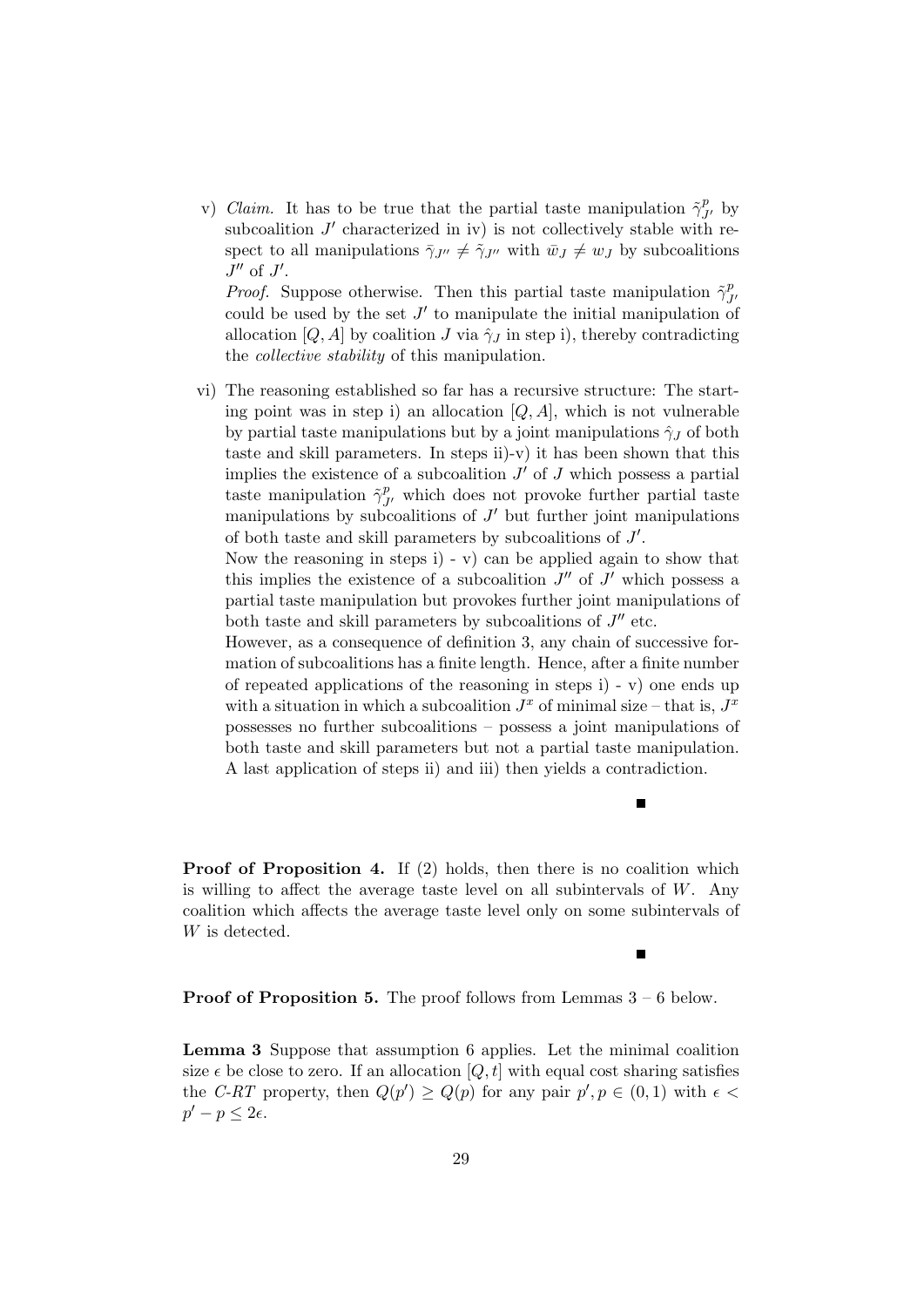**Proof** Consider a pair  $p', p \in (0, 1)$  that satisfies  $\epsilon < p' - p \leq 2\epsilon$ . If  $\epsilon$  is sufficiently small, then there exists some skill interval  $[w_1, w_2] \subset W$ , with  $\theta_H w_1 > \theta_L w_2$  and the following property: under assumption 5, for all p, almost surly, there exist coalitions  $J_L \subset I$  and  $J_H \subset I$  such that:

- i) All members of  $J_L$  and  $J_H$  have a skill parameter within  $[w_1, w_2]$ . Moreover, for all  $i \in J_L$ ,  $\theta_i = \theta_L$  and for all  $i \in J_H$ ,  $\theta_i = \theta_H$ .
- ii) Both coalitions are of equal size, possess no subcoalitions and satisfy

$$
p'-p = \mu(J_L) = \mu(J_H) .
$$

Suppose first that the true average taste parameter is given by p. As  $[Q, t]$ is C-RT there exists  $i \in J_L$  such that

$$
\theta_L Q(p) - \frac{K(Q(p))}{w_i} \geq \theta_L Q(p') - \frac{K(Q(p'))}{w_i} \,. \tag{6}
$$

Suppose to the contrary that there does not exist such an  $i \in J_L$ . Then if all individuals in  $J_L$  announce a high taste parameter this yields a partial taste manipulation which satisfies *weak undetectability*, *unanimity*, *individual sta*bility, because due to the NDT property individuals are willing to announce any taste parameter, and *collective stability*, as  $J_L$  has no subcoalition. Now suppose that the true aggregate taste level is given by  $p'$ . Analogously, there exists  $j \in J_H$  such that

$$
\theta_H Q(p') - \frac{K(Q(p'))}{w_j} \geq \theta_H Q(p) - \frac{K(Q(p))}{w_j} \,. \tag{7}
$$

Combining the inequalities (6) and (7) yields:

$$
(\theta_H w_j - \theta_L w_i)(Q(p') - Q(p)) \geq 0.
$$

By construction, for all  $w_i, w_j \in [w_1, w_2], \theta_H w_j - \theta_L w_i > 0$ . Hence, it has to be true that  $Q(p') \geq Q(p)$ .

Lemma 4 Suppose that assumption 6 applies. Let the minimal coalition size  $\epsilon$  be close to zero. If an allocation  $[Q, t]$  with equal cost sharing satisfies *C-RT*, then: for all  $w \in W$ , and for any pair  $p', p \in (0, 1)$  with  $\epsilon < p'-p \leq 2\epsilon$ ,  $V(p', \theta_L, w) \le V(p, \theta_L, w)$  and  $V(p', \theta_H, w) \ge V(p, \theta_H, w)$ .

**Proof** Without loss of generality, suppose that there exist  $p'$  and  $p$  with  $\epsilon \leq p'-p \leq 2\epsilon$  and  $w \in W$  such that  $V(p, \theta_H, w) > V(p', \theta_H, w)$ . As  $\epsilon$  is small, there exists an interval  $[w_1, w_2] \subset W$  with  $w_1 \leq w \leq w_2$  and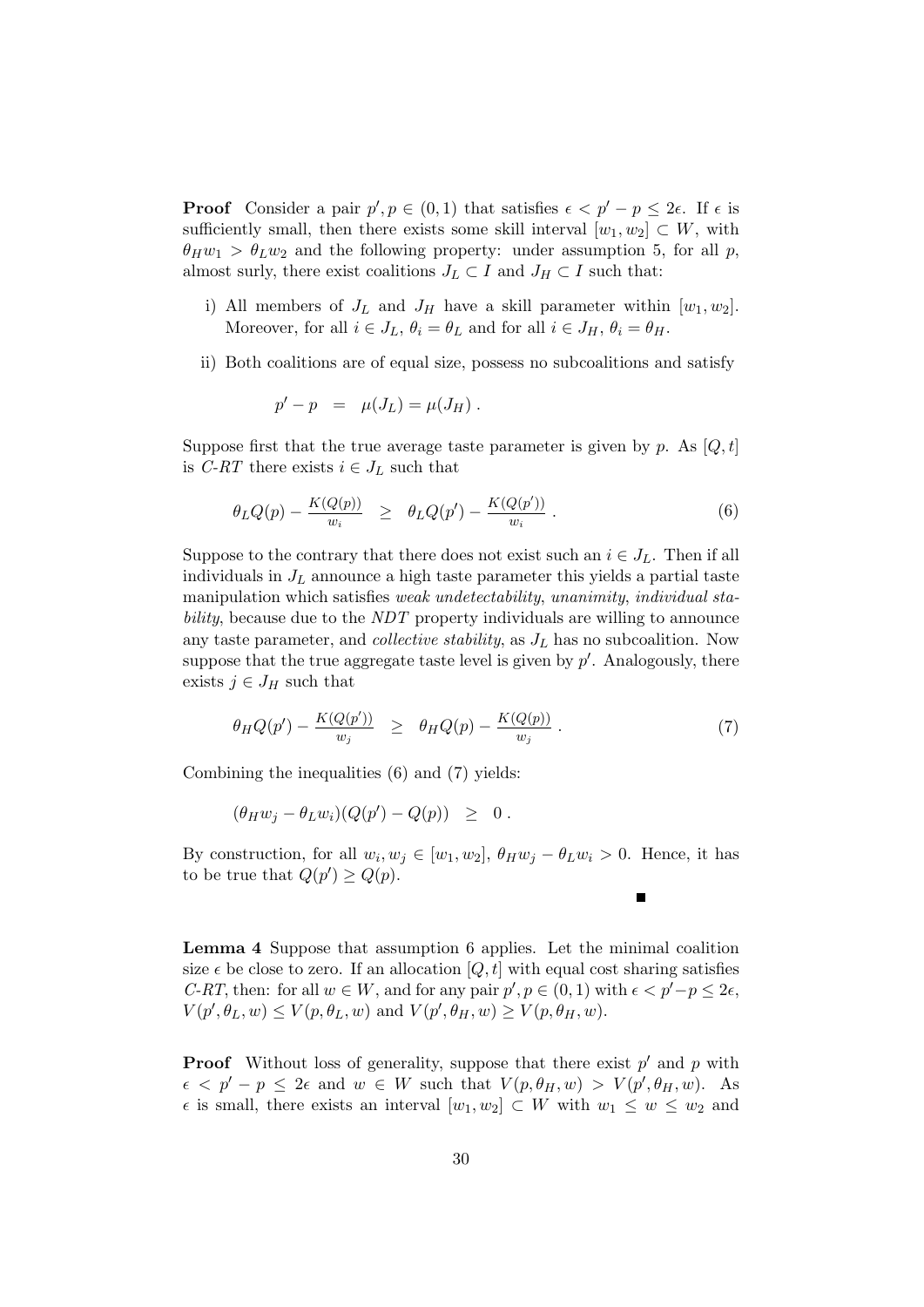$w_1 < w_2$  and a coalition  $J_H$  with the following properties: For all  $i \in J_H$ ,  $w_i \in [w_1, w_2]$  and  $\theta^i = \theta_H$  and, moreover,  $\mu(J_H) = p' - p$ . Obviously, if the true average taste parameter equals  $p$ , this coalition possesses a partial taste manipulation. This contradicts the C-RT property of  $[Q, t]$ .

 $\blacksquare$ 

As a consequence of Lemmas 3 and 4, whenever the provision rule  $Q$  is such that for some pair  $p', p$  with  $p < p'$  one has  $Q(p) > Q(p')$  or,  $V(p', \theta_L, \bar{w}) >$  $V(p, \theta_L, \bar{w})$  or  $V(p', \theta_H, \underline{w}) < V(p, \theta_H, \underline{w})$ , then there exists a value for the minimal coalition size  $\epsilon$  such that the C-RT property is violated.

**Lemma 5** If for any  $w \in W$ ,  $V(p, \theta_L, w)$  is non-increasing and  $V(p, \theta_L, w)$ is non-decreasing in  $p$  then the  $C-RT$  property is implied, for any minimal coalition size  $\epsilon > 0$ .

**Proof** Suppose that  $[Q, t]$  does not have the C-RT property. Then there exists a level of the true aggregate taste parameter  $p$  and a coalition  $J$  with a partial taste manipulation which induces an announced aggregate taste level of  $p' \neq p$ . Without loss of generality, assume that  $p' > p$ . Suppose that J contains an individual with a low taste parameter. Due to the unanimity property, this individual is made strictly better off by this partial taste manipulation. This contradicts the assumption that  $V(p, \theta_L, \bar{w})$  is non-increasing in  $p$ . Now suppose that  $J$  contains only of individuals with a high taste parameter. If the true aggregate taste level is p and individuals in J misreport their taste parameter, this cannot induce an announced aggregate taste level exceeding p.

**Lemma 6** Suppose that assumption 6 applies. Consider an allocation  $[Q, t]$ with equal cost sharing. Let  $Q$  be a non-decreasing function of  $p$ . Then, the C-RT property holds if  $V(p, \theta_L, \bar{w})$  is non-increasing in p, and  $V(p, \theta_H, \bar{w})$ is non-decreasing in p.

**Proof** If  $V(p, \theta_L, \bar{w})$  is non-increasing in p, one has for all p and all p' with  $p' \geq p$  that

$$
\theta_L \overline{w}(Q(p') - Q(p)) \leq K(Q(p')) - K(Q(p)) .
$$

As Q is non-decreasing in p, this implies that  $\forall w \in W$ ,

$$
\theta_L w(Q(p') - Q(p)) \leq K(Q(p')) - K(Q(p)).
$$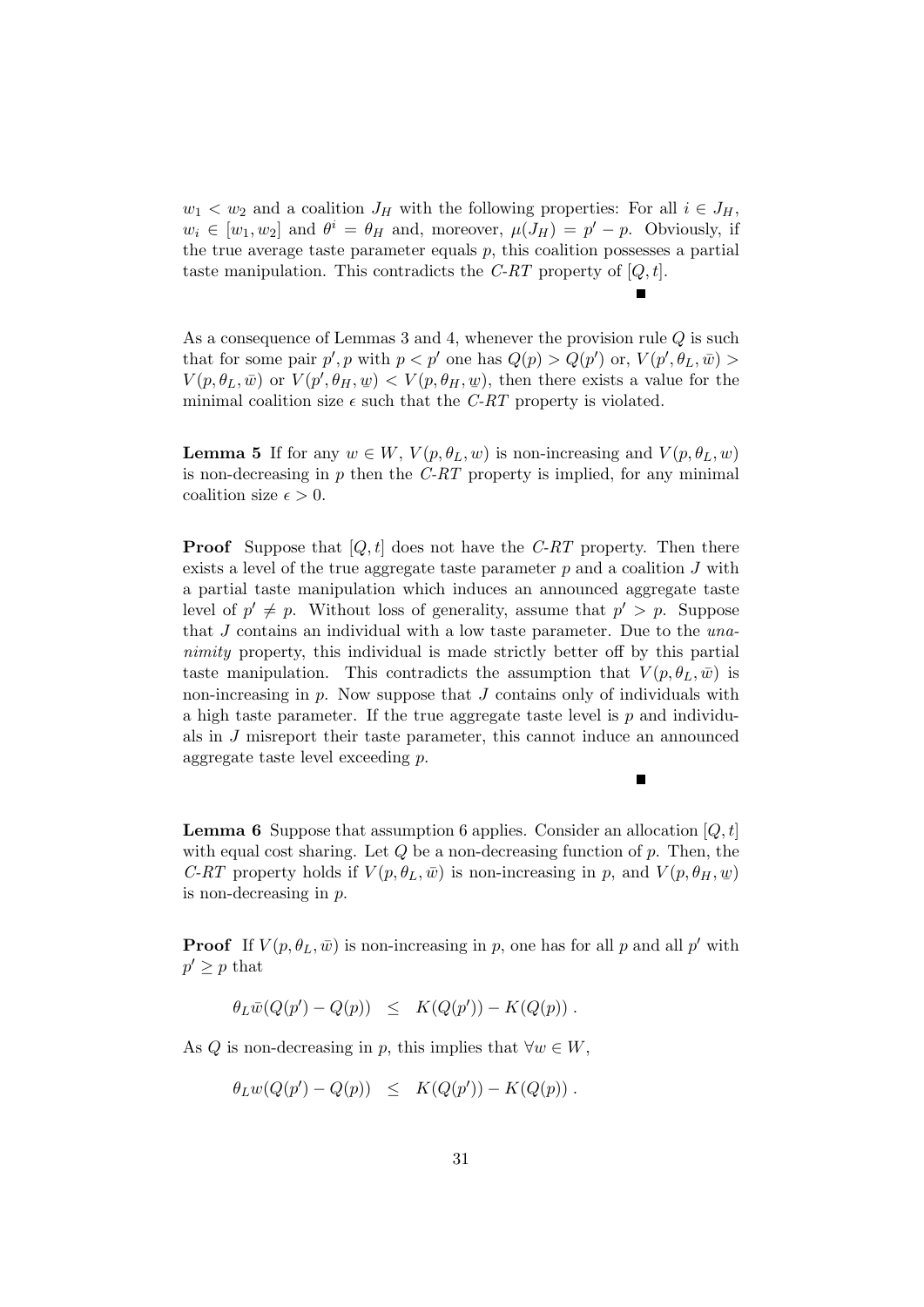Hence, for all w,  $V(p, \theta_L, w)$  is non-increasing in p. Analogously one shows that if  $V(p, \theta_H, w)$  is non-decreasing in p, this implies that, for all  $w V(p, \theta_H, w)$ is non-decreasing in p. Using Lemma 5 this establishes the  $C-RT$  property.

#### References

- Al-Najjar, N. (2004). Aggregation and the law of large numbers in large economies. Games and Economic Behavior, 47:1–35.
- Atkinson, A. and Stern, N. (1974). Pigou, taxation and public goods. Review of Economic Studies, 41:119–128.
- Bergemann, D. and Morris, S. (2005). Robust mechanism design. Econometrica, 73:1771–1813.
- Bernheim, B., Peleg, B., and Whinston, M. (1986). Coalition-proof Nash equilibria I. concepts. Journal of Economic Theory, 42:1–12.
- Bierbrauer, F. (2005). Optimal income taxation and public good provision in a two-class economy. Preprint 2005/25, Max Planck Institute for Research on Collective Goods, Bonn.
- Bierbrauer, F. (2006). Distortionary taxation and the free-rider problem. Preprint 2006/6, Max Planck Institute for Research on Collective Goods, Bonn.
- Bierbrauer, F. and Sahm, M. (2006). Informative voting and the Samuelson rule. Preprint 2006/18, Max Planck Institute for Research on Collective Goods, Bonn.
- Boadway, R. and Keen, M. (1993). Public goods, self-selection and optimal income taxation. International Economic Review, 34:463–478.
- Boylan, T. (1998). Coalition-proof implementation. Journal of Economic Theory, 82:132–143.
- Clarke, E. (1971). Multipart pricing of public goods. Public Choice, 11:17– 33.
- Demange, G. and Guesnerie, R. (2001). On coalitional stability of anonymous interim mechanisms. Economic Theory, 18:367–389.
- Gaube, T. (2000). When do distortionary taxes reduce the optimal supply of public goods. Journal of Public Economics, 76:151–180.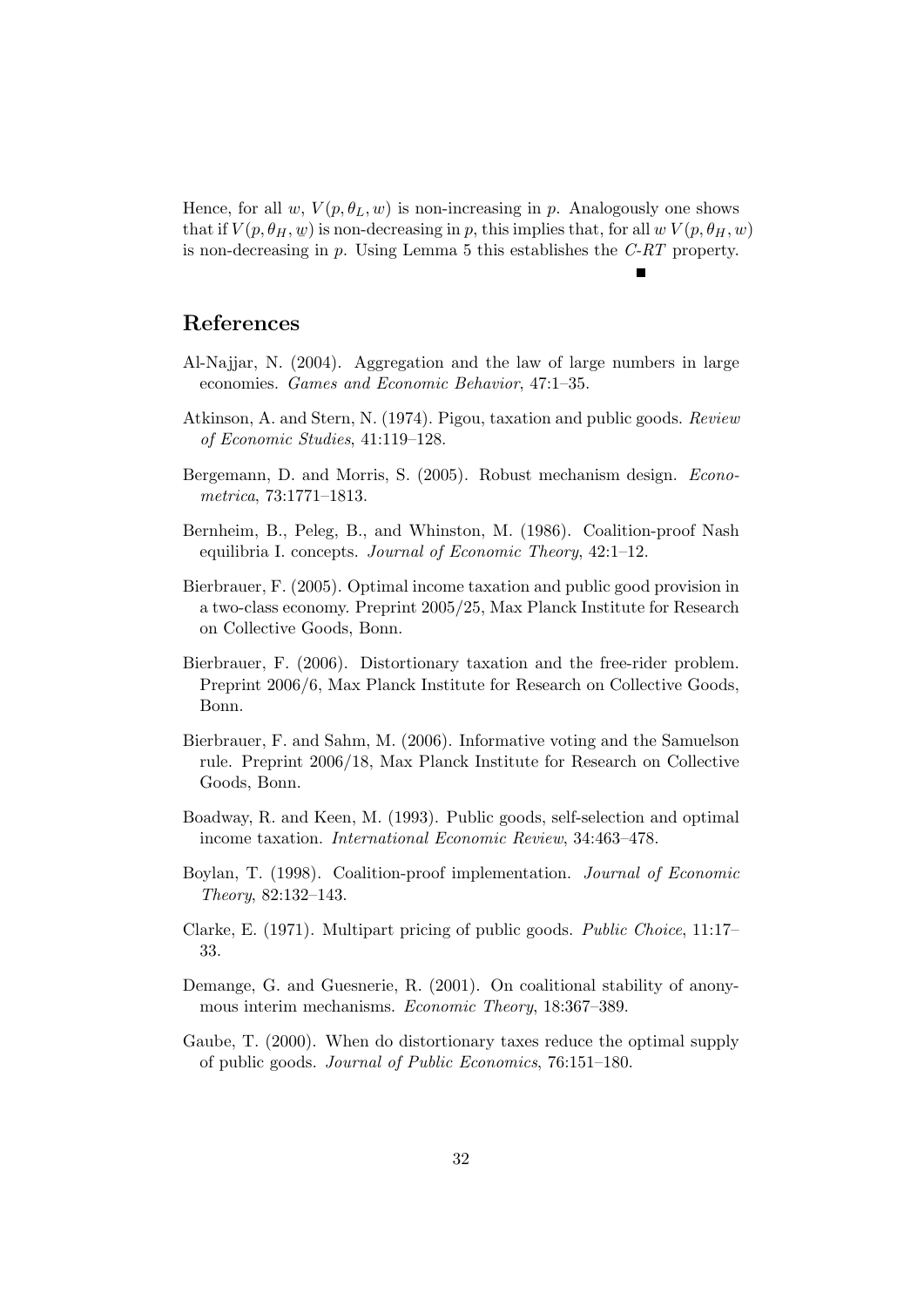- Gaube, T. (2005). Financing public goods with income taxation: Provision rules vs. provision levels. International Tax and Public Finance, 12:319– 334.
- Groves, T. (1973). Incentives in teams. Econometrica, 41:617–663.
- Guesnerie, R. (1995). A Contribution to the Pure Theory of Taxation. Cambridge University Press.
- Hammond, P. (1979). Straightforward individual incentive compatibility in large economies. Review of Economic Studies, 46:263–282.
- Hellwig, M. (2003). Public-good provision with many participants. Review of Economic Studies, 70:589–614.
- Hellwig, M. (2004). Optimal income taxation, public goods provision and public-sector pricing: A contribution to the foundations of public economics. Preprint 2004/14, Max Planck Institute for Research on Collective Goods, Bonn.
- Hellwig, M. (2005). A utilitarian approach to the provision and pricing of excludable public goods. Journal of Public Economics, 89:1981–2003.
- Kalai, E. (2004). Large robust games. Econometrica, 72:1631–1665.
- Laffont, J. (1987). Incentives and the allocation of public goods. In Auerbach, A. and Feldstein, M., editors, Handbook of Public Economics. North-Holland, Amsterdam.
- Laffont, J. and Martimort, D. (1997). Collusion under asymmetric information. Econometrica, 65:875–911.
- Laffont, J. and Martimort, D. (1999). Collusion-proof samuelson conditions for public goods. Journal of Public Economic Theory, 1:399–438.
- Laffont, J. and Martimort, D. (2000). Mechanism design with collusion and correlation. Econometrica, 68:309–342.
- Mas-Colell, A., Whinston, M., and Green, J. (1995). Microeconomic Theory. Oxford University Press, New York.
- Mirrlees, J. (1971). An exploration in the theory of optimum income taxation. Review of Economic Studies, 38:175–208.
- Moore, J. (1992). Implementation, contracts, and renegotiation in environments with complete information. In Laffont, J.-J., editor, Advances in Economic Theory: Sixth World Congress, vol. I. Cambridge, UK, Cambridge University Press.